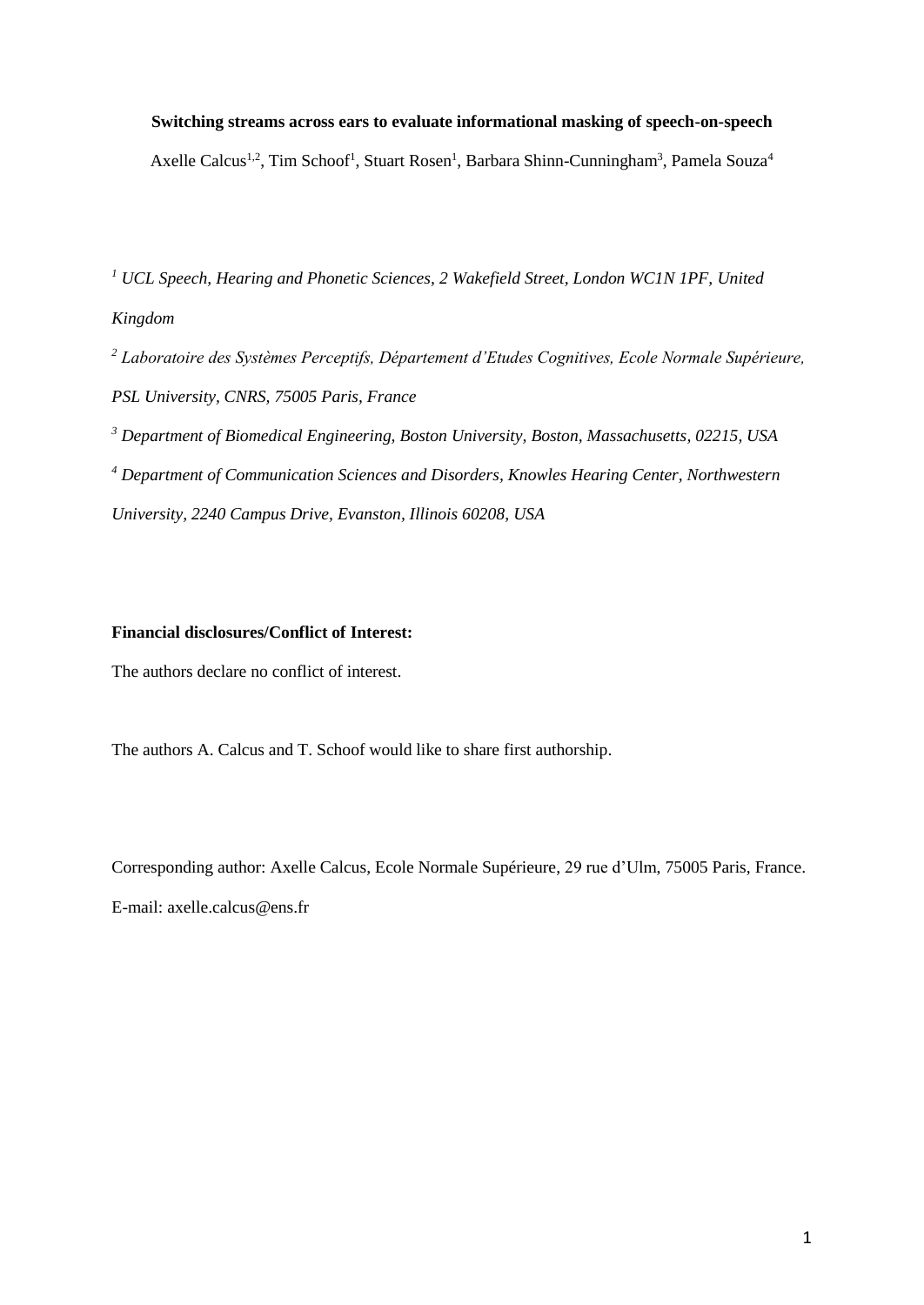#### **Abstract**

**Objectives:** This study aimed to evaluate the informational component of speech-on-speech masking. Speech perception in the presence of a competing talker involves not only informational masking, but a number of masking processes involving interaction of masker and target energy in the auditory periphery. Such peripherally generated masking can be eliminated by presenting the target and masker in opposite ears (dichotically). However, this also reduces informational masking by providing listeners with lateralization cues that support spatial release from masking. In tonal sequences, informational masking can be isolated by rapidly switching the lateralization of dichotic target and masker streams across the ears, presumably producing ambiguous spatial percepts that interfere with spatial release from masking. However, it is not clear if this technique works with speech materials.

**Design:** Speech reception thresholds (SRTs) were measured in 17 young normal-hearing adults for sentences produced by a female talker in the presence of a competing male talker under three different conditions: diotic (target and masker in both ears), dichotic, and dichotic but switching the target and masker streams across the ears. Because switching rate and signal coherence were expected to influence the amount of IM observed, these two factors varied across conditions. When switches occurred, they were either at word boundaries or periodically (every 116 ms) and either with or without a brief gap (84 ms) at every switch point. In addition, SRTs were measured in a quiet condition to rule out audibility as a limiting factor.

**Results:** SRTs were poorer for the four switching dichotic conditions than for the non-switching dichotic condition, but better than for the diotic condition. Periodic switches without gaps resulted in the worst SRTs compared to the other switch conditions, thus maximizing informational masking.

**Conclusions:** These findings suggest that periodically switching the target and masker streams across the ears (without gaps) was the most efficient in disrupting spatial release from masking. Thus, this approach can be used in experiments that seek a relatively pure measure of informational masking, and could be readily extended to translational research.

Word count: 335 (maximum 500)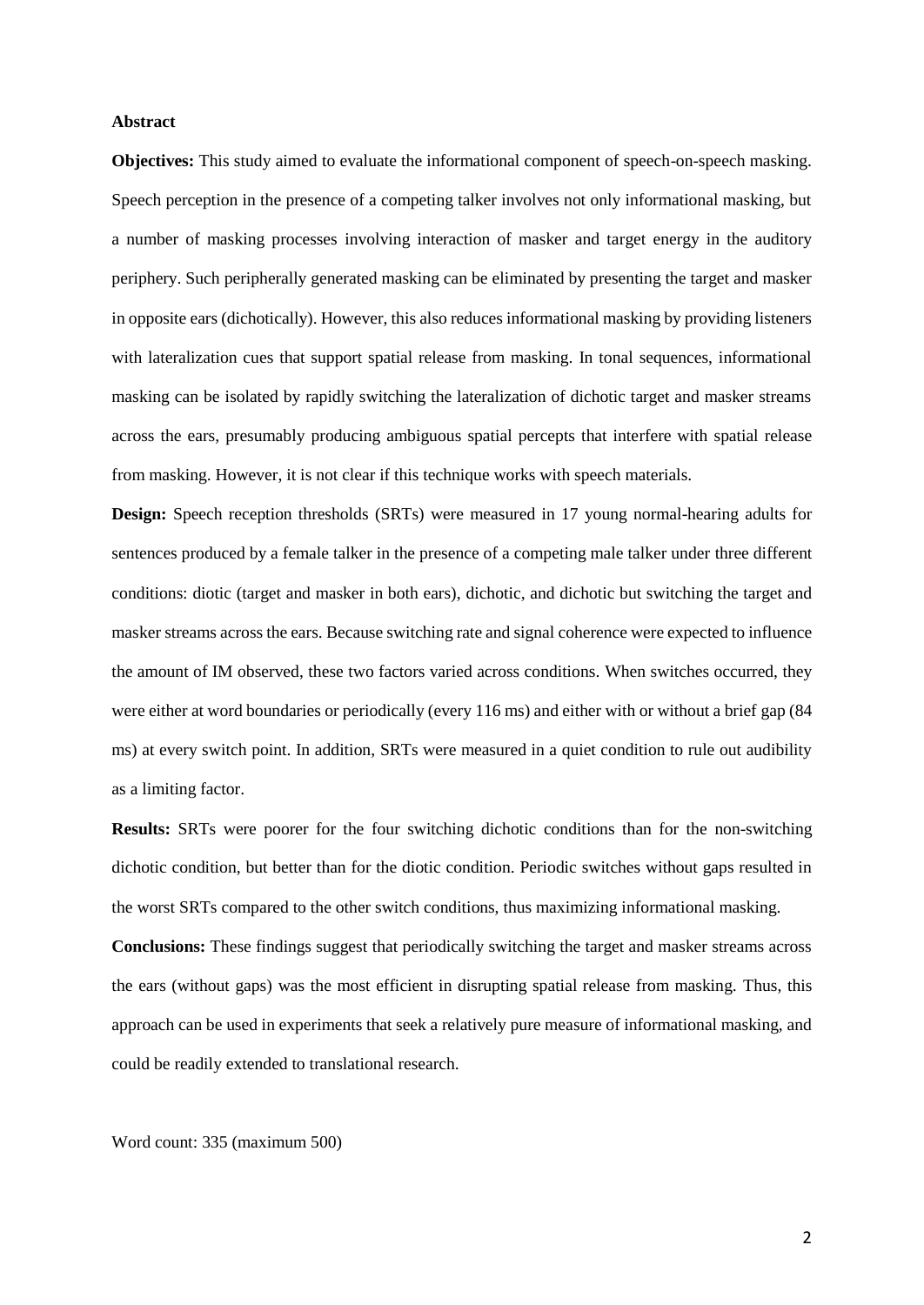#### **Introduction**

<u>.</u>

Studies investigating listening difficulties in noise suggest that the spectral characteristics of the masker strongly influence perception of a simultaneously presented target signal. Current research (mostly concerning speech targets) broadly distinguishes two types of interference between targets and maskers based on the level of the auditory pathway at which the interference is assumed to occur: peripheral and central interference. Roughly speaking, peripheral interference is thought to stem from direct interactions of energy in the target and masker (i.e., energetic masking, EM; see Moore, 2012) or disruption of the information-carrying amplitude fluctuations in the target by the amplitude fluctuations in the masker (i.e., modulation masking, MM; Stone et al., 2012, also instantiated in the intelligibility model of Jorgensen, Ewert, & Dau, 2013, for example). Central interference accounts for all masking that cannot be attributed to spectro-temporal overlap between simultaneous auditory sources, also known as informational masking (IM; Pollack, 1975). Factors influencing susceptibility to IM relate to target/masker similarity, stimulus uncertainty, etc. (for a review, see Shinn-Cunningham, 2008). Looking back on four decades of research, studies investigating IM have utilized two very different kinds of sounds: either highly controlled, simultaneous tonal sequences, or more ecological situations where speech was presented together with competing speech<sup>1</sup>.

Early experiments sought to isolate the contribution of IM on listeners' perception of an auditory target that was spectrally remote from, hence minimizing peripheral interference with, an interfering masker. To do so, seminal IM experiments focused on situations where a fixed-frequency, regularly repeating target tone was embedded amidst a multitone background sequence whose components fell outside of a spectral "protected region" surrounding the target (Neff, Dethlefs, & Jesteadt, 1993; Neff & Green, 1987). The first parametric study evaluating detection of a target using this design revealed rather staggering results: detection thresholds were elevated by 20 to 60 dB

<sup>&</sup>lt;sup>1</sup> Although we acknowledge that the definition of IM is vague and contentious, possibly due to the different kinds of sounds used to investigate it, in this work we refer to IM as *masking that cannot be explained solely by spectro-temporal overlap at the peripheral level* (i.e., EM/MM).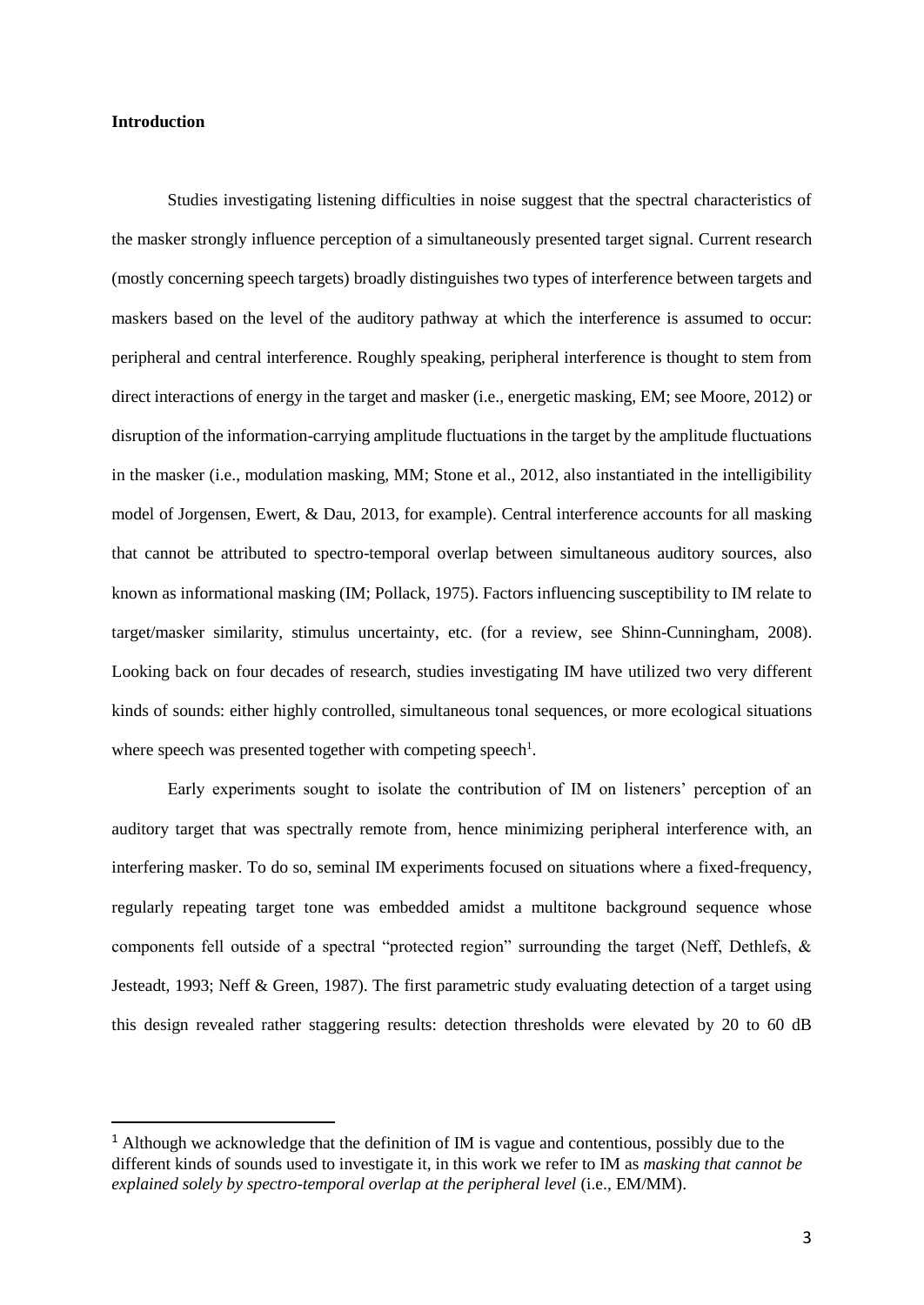compared to in quiet (Kidd et al., 1994). This confirmed the presence of masking that could not be attributed to any mechanism involving spectral overlap between target and maskers.

Later studies investigated the contribution of IM in more ecologically valid situations, where a speech signal is masked by an interfering speech stream. Because speech is a broadband signal, the presence of simultaneous speakers in a complex acoustic environment will inevitably lead to spectral overlap between the target speech and maskers. However, the energy in speech is distributed relatively sparsely over time and frequency; hence, it is generally believed that speech-on-speech EM/MM has little effect on intelligibility. Instead, most of the interference from speech-on-speech masking is thought to be due to IM (Brungart, 2001).

In a pioneering investigation of the influence of IM on the perception of speech in the presence of a competing speaker, Brungart (2001) assumed that the total masking could be split into two components, IM and EM. Yet, only the total masking could be directly measured. To do so, listeners' perception of a set of keywords constituting a meaningful command was evaluated when presented together with a competing speech masker of the same form as the target (using the CRM corpus; Bolia et al, 2000). In order to evaluate the deleterious effect of IM on performance, Brungart estimated the specific contribution of EM by comparing results to those using a speech-shaped noise (SSN) with the same long-term average spectrum as the speech masker, then subtracting it from the total amount of masking. The specific contribution of IM to speech-on-speech masking was estimated as the difference in performance when the masker was steady SSN versus when it was one or more interfering speakers with the same long-term average spectrum. Be it with only one (Brungart, 2001) or several (Brungart et al., 2001; Rosen et al., 2013; Simpson & Cooke, 2005) interfering speakers, these analyses suggest that IM dominates performance in the speech-on-speech condition. Specifically, for the same SNR, intelligibility was lower when the target sentence was masked by simultaneous speech than with either speech-shaped noise or modulated speech-shaped noise, at least for SNRs from +6 to -6 dB. This was further confirmed by the analysis of error patterns, which showed that listeners who incorrectly identified the key words from the target sentence were more likely to report words from the masker sentence than other possible words in the response set.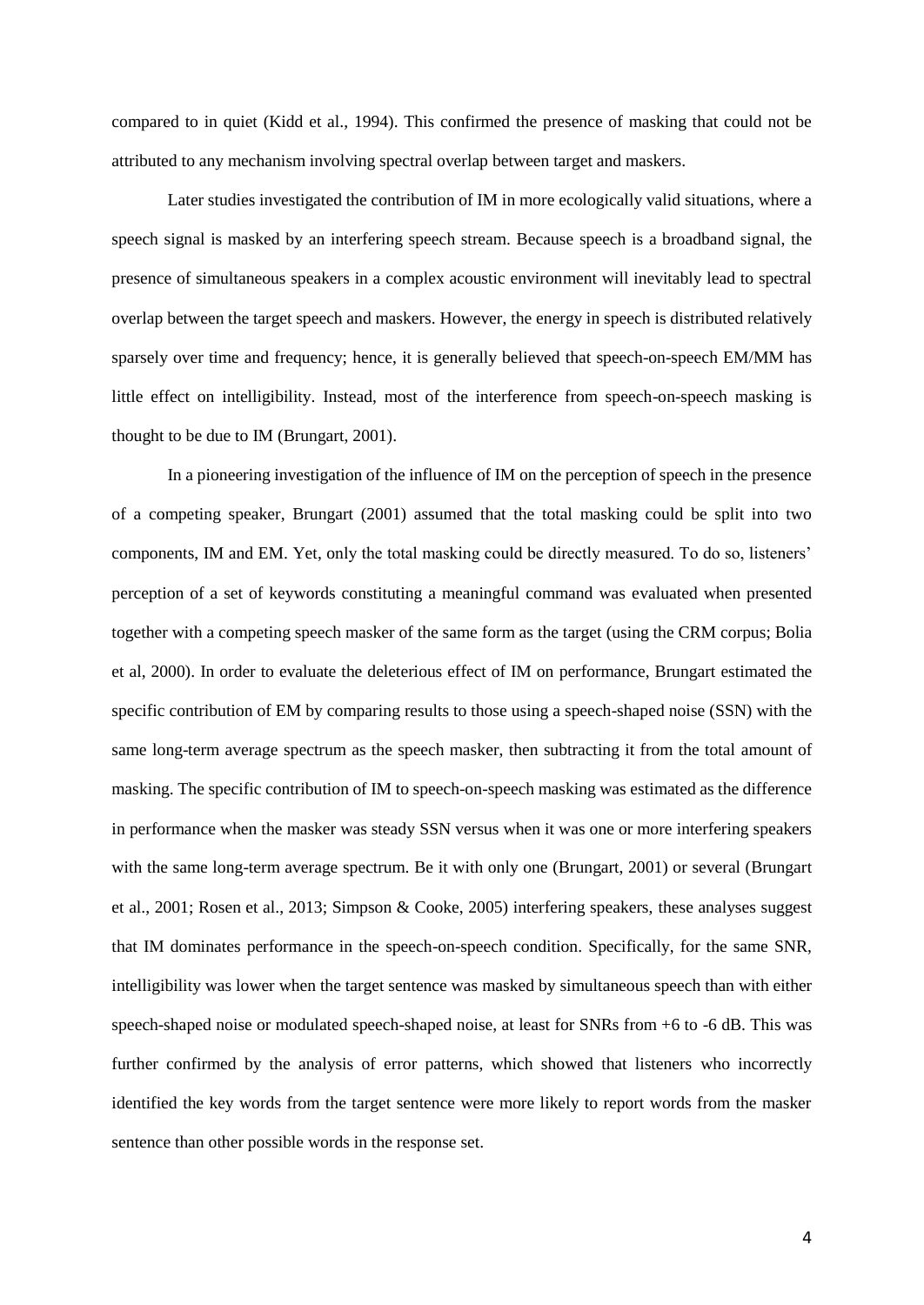Whereas resorting to a "subtraction strategy" initially provided valuable insights regarding the contribution of IM to ecological cocktail-party situations, this approach has important limitations. Indeed, much of the difficulty induced by SSN actually stems from a specific type of MM in which the modulations in the masker interfere with the crucial modulations in the target. Note that the kind of MM we are discussing here, as explored most thoroughly by Stone and his colleagues (Stone, Fullgrabe, & Moore, 2012; Stone & Moore, 2014), requires the interaction of target and masker energy in the periphery. There is at least one other type of MM which likely has different properties, in which target and masker energy do not interact in the periphery, and yet the modulations in the masker appear to interfere with those in the target. It is not yet clear whether this process is important or not in speechon-speech masking, although it has been demonstrated at least once, albeit in a very artificial situation (Kwon & Turner, 2001).

SSN thus induces at least two kinds of masking arising from peripheral interactions of target and masker, EM and MM. A speech masker induces an important amount of IM in addition to EM and MM. However, SSN is not a good model of the EM/MM induced by a speech masker, so subtraction does not provide a good estimate of the IM caused by the speech masker. First, given the spectrotemporal structure of speech, the amount of MM induced by a speech masker will be different than that induced by SSN with the same long-term average spectrum because the modulations in those two sounds are very different. Second, the spectro-temporal structure of speech allows listeners to compare the outputs of different auditory filters and group together coherent spectral information (for a review, see Shamma, Elhilali, & Micheyl, 2011), while typical SSN contains independent modulation at different frequencies. Third, speech is typically periodic, and a periodic masker (even with a dynamically changing fundamental frequency contour) leads to better perception of a speech target than a comparable aperiodic masker (Steinmetzger & Rosen, 2015). In short, a subtraction strategy computing the difference in performance for a speech masker and a SSN masker will not be an accurate estimate of the IM in speech-on-speech situations.

One approach to removing spectral overlap between broadband signals such as speech (and thus reducing EM/MM) is to process sentences using a multi-band tone vocoder and randomly allocate half of the frequency bands to the target and the other half to the masker, generating an "interleaved"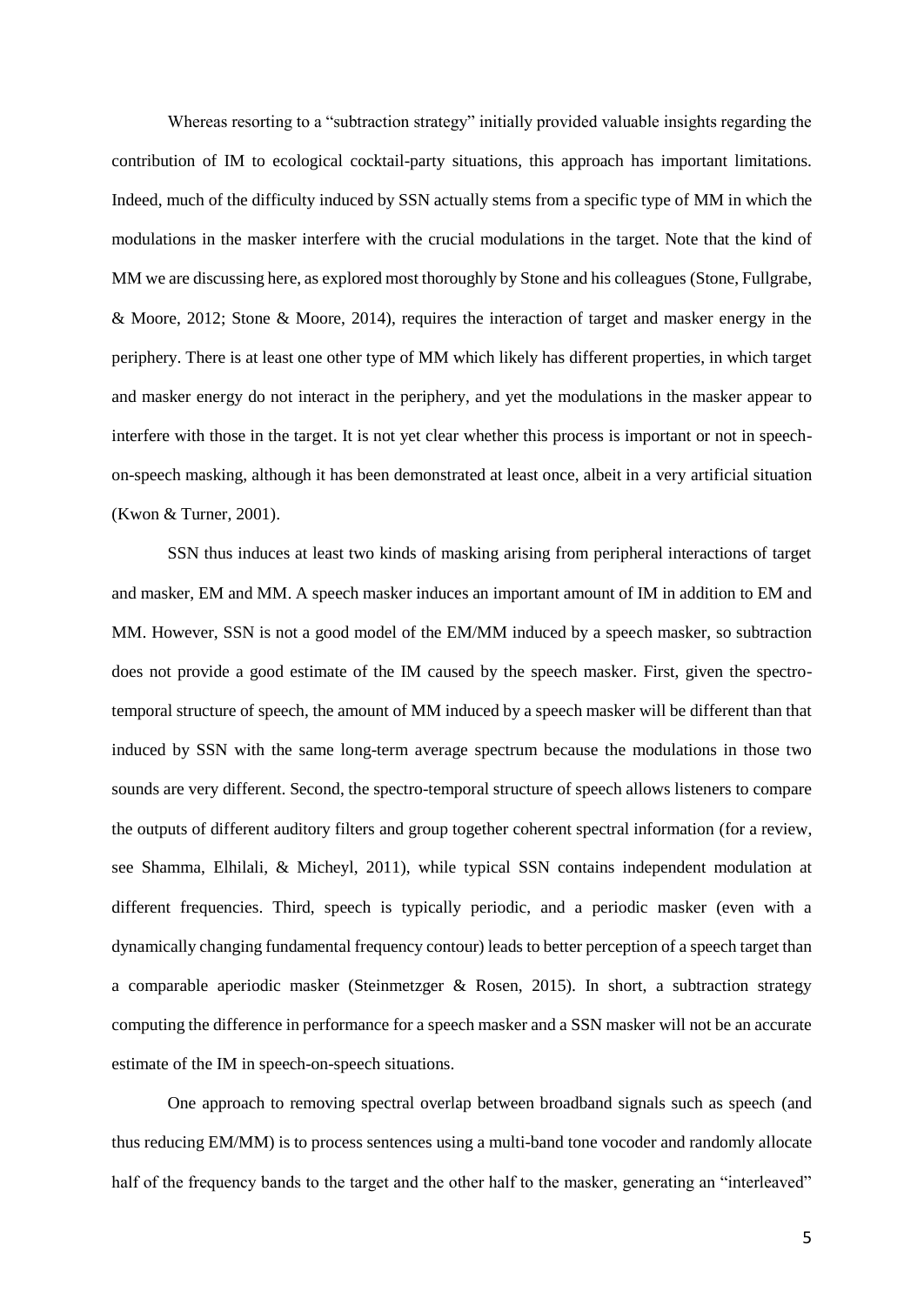speech signal (e.g., Arbogast, Mason & Kidd, 2002). Of course, while this design isolates the contribution of IM to the perception of speech in noisy backgrounds, it also degrades the natural properties of the auditory signals. Alternatively, recent research has compared monaural speech reception thresholds (SRTs) in different types of background noise to predictions based on speech intelligibility models, and confirmed the contribution of both amplitude MM and IM in addition to large effects of EM in noisy backgrounds (Schubotz, Brand, Kollmeier, & Ewert, 2016). Yet, however useful models are, this technique does not isolate the specific contribution of IM to real-life acoustic scenes, in part because of missing spatial cues.

Another solution to minimize peripheral EM/MM is to present target and masker dichotically. As the streams are presented to opposite ears, the energy of the masker cannot interact with that of the target in the periphery; any masking observed in dichotic listening must be attributed to central interference. Unfortunately, spatial separation is an important cue that helps listeners segregate simultaneous signals and successfully parse complex auditory scenes. Indeed, the masking induced when the signal and masker are co-located is reduced when spatial cues are available to distinguish target and masker positions (Freyman, Helfer, McCall, & Clifton, 1999), a phenomenon termed spatial release from masking (SRM). Thus, while dichotic presentation removes all EM/MM, it also reduces IM, thereby making it a poor control when trying to evaluate contributions of central interference to speech intelligibility.

A new approach has recently been proposed to evaluate the contribution of IM to complex auditory scenes: creating spatially ambiguous stimuli that limit SRM (thus preserving IM) while eliminating EM. Following this approach, tonal sequences of target and masker streams were presented dichotically, but their lateralization alternated over time. In sequences of pure and complex tones, this paradigm preserved significant amounts of IM even though target and maskers were instantaneously presented in separate ears (Calcus et al., 2015). In other words, target and maskers were presented in opposite ears, both switching regularly back and forth between the ears. Switches occurred during silent intervals of the sequences to avoid interrupting any component of the target or masker streams by a change of the presentation side. Slowly switching target and masker lateralization  $(\sim 0.4 \text{ Hz})$  did not affect listeners' detection performance, causing interference similar to that of a non-switching, dichotic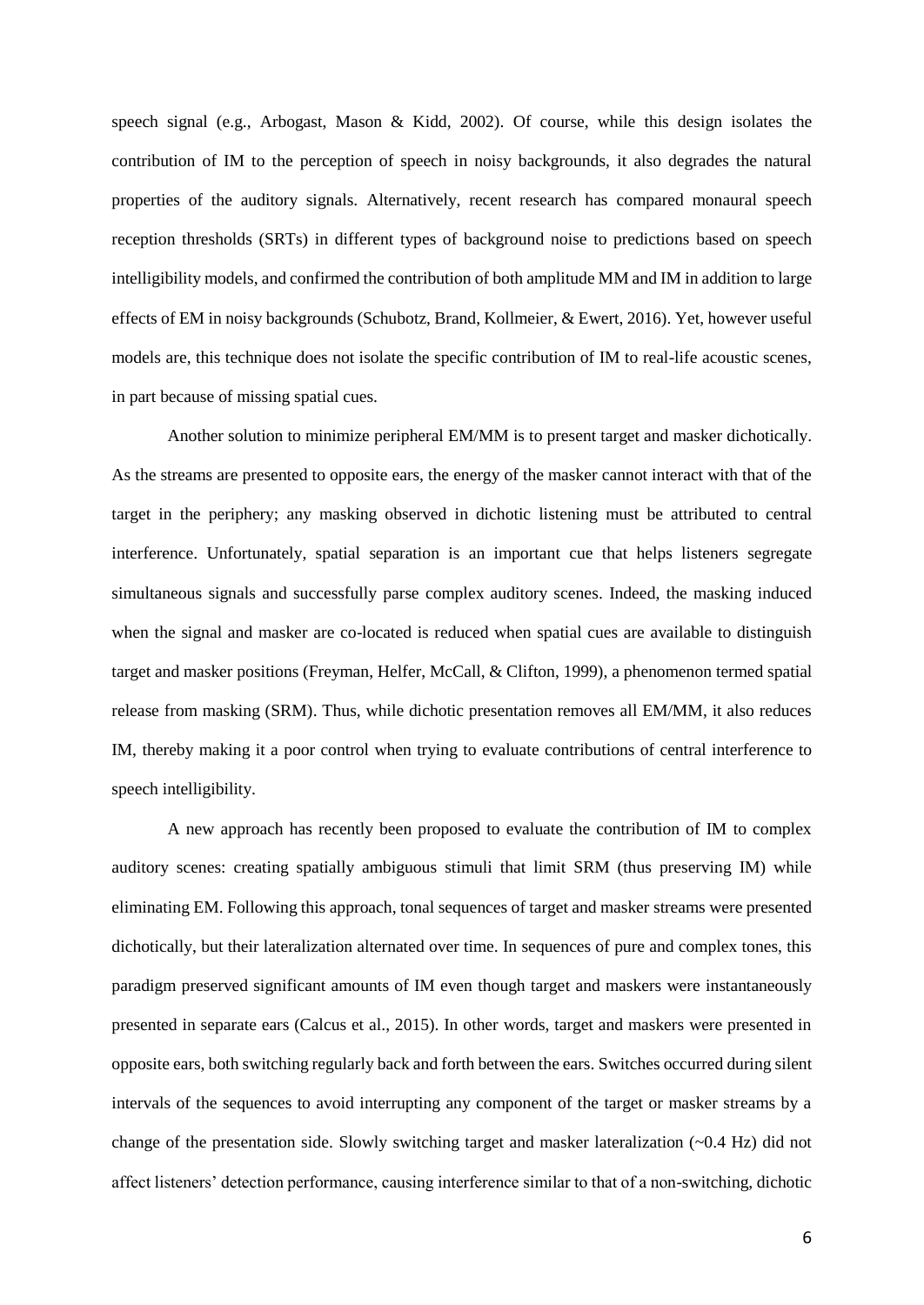condition. However, when the switching was more rapid  $(\sim 1 \text{ Hz})$  SRM was significantly reduced, presumably because the *perceived* spatial locations of target and masker were ambiguous when spatial changes were rapid (a form of "binaural sluggishness", Grantham & Wightman, 1978). A follow-up experiment was set up to further explore the listening strategies used in the rapidly switching condition. Listeners were presented with a monotic (only one auditory channel, either in the right or left ear) and dichotic version of the rapidly switching condition. Performance was significantly better in the monotic than dichotic version of the paradigm. This suggests that, in the switching dichotic conditions, listeners tried to spatially track the target across its changes of lateralization within the sequences. This was possible at slow, but not rapid, switching rates. In fact, in the rapidly switching dichotic condition, performance was comparable to that observed in a diotic baseline, which helped to confirm that there was negligible EM in the diotic task.

The aim of the present study was to evaluate the informational component of speech-on-speech masking by using ambiguous spatial percepts induced by presenting simultaneous dichotic streams that alternated the ears of presentation. We hypothesised that switching streams across ears would result in ambiguity in the spatial lateralization of speech streams. The resulting stimuli should have little EM, but high IM, since the competing streams would be perceived at similar, ambiguous locations, leading to interference on the speech perception task. Based on our previous work, we predicted that performance in the switching condition would be significantly poorer than in a non-switching dichotic condition, where the clear perceptual spatial separation of the competing streams reduces the amount of IM induced by the interfering stream. Additionally, we hypothesised that if performance on the switching condition approached that of the diotic condition, it would suggest that there was minimal EM in the diotic condition, and confirm that spatial ambiguity reduces SRM from IM. In addition to these three conditions (dichotic, diotic, and switching), performance was measured in a quiet condition to ensure that the target was audible in the absence of masker.

We expected factors of switching rate and signal coherence to influence the amount of IM observed (for a review, see Shamma, Elhilali & Micheyl, 2011); therefore, two parameters were varied in the switching condition. First, switches were designed to appear either at word boundaries, or at a faster, periodic rate. Switches occurring during silent intervals of the target stream (i.e., at key word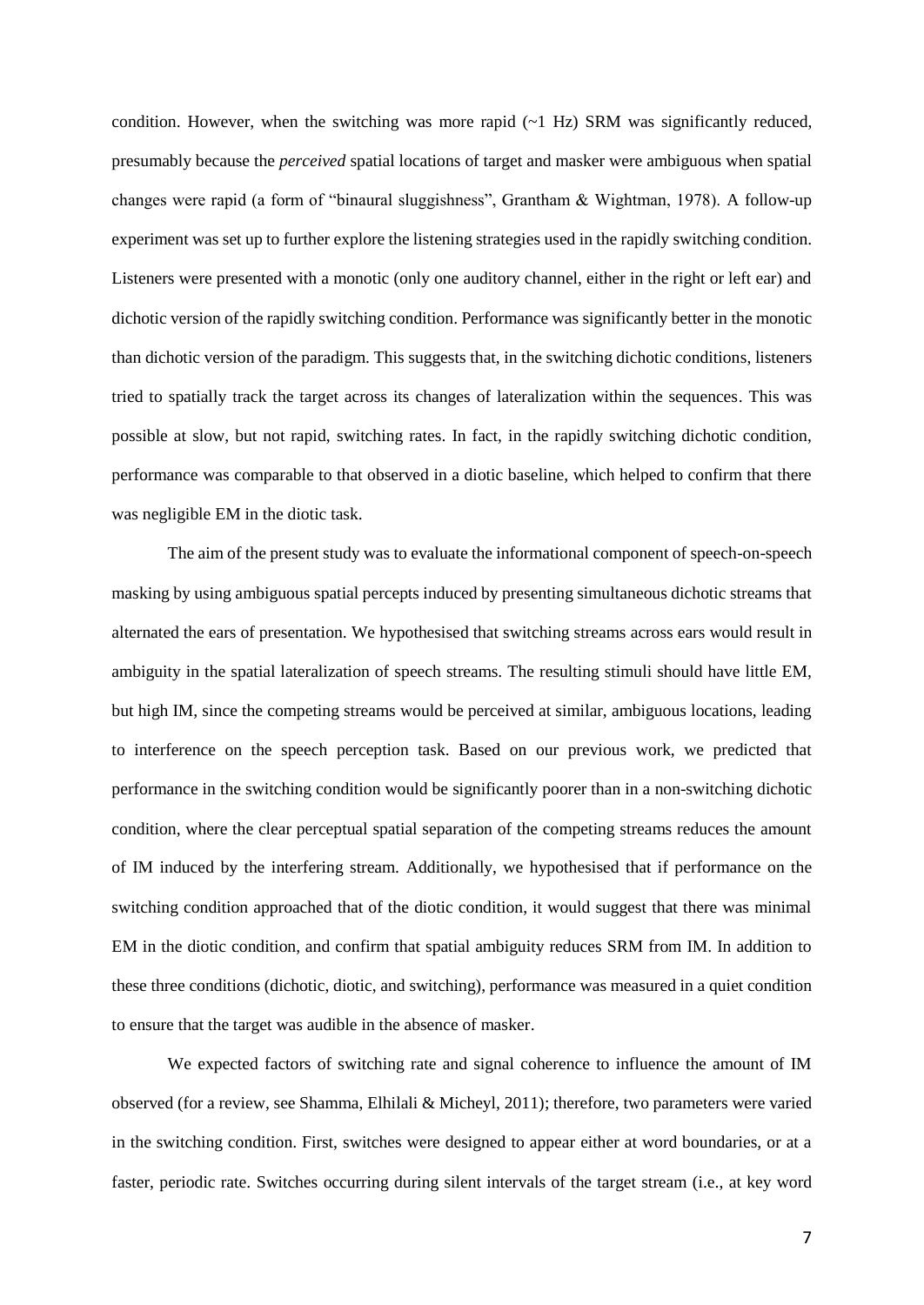boundaries) were thought to minimise interruptions in the speech sequences. However, they were relatively far apart in time, which might limit their effect in reducing SRM. Indeed, in non-speech sequences, faster switches led to increased levels of IM (Calcus et al., 2015). Increasing the switching rate in the periodically switching conditions should not only lead to greater spatial ambiguity, but will also introduce switches within words, which we further expected to broaden spatial percepts. Both of these effects should lead to greater IM than when switching at word boundaries. Second, short silent gaps were inserted in the streams after lateralization switches, which was expected to decrease continuity of the streams, increasing IM. These two manipulations yielded four switching conditions: all combinations of word boundary or periodic switches, with or without silent gaps.

## **Methods**

## **Participants**

Seventeen young normal-hearing participants  $(21 - 32 \text{ yrs}, 16 \text{ female})$  took part in this study. All participants were monolingual American English speakers and had normal hearing as indicated by audiometric thresholds  $\leq 20$  dB HL at octave frequencies from .25 to 8 kHz. Study procedures were approved by the Institutional Review Boards at Northwestern University. All participants provided informed consent and were paid for their participation.

# **Speech recognition task**

#### *Materials*

Speech reception thresholds (SRTs) were measured in response to IEEE sentences (Rothauser et al., 1969) produced by a female talker (average F0: 256 Hz) in the presence of a competing male talker (average F0: 124 Hz). The target IEEE sentences contained five key words each. The competing speech also consisted of IEEE sentences from a different subset of sentences to ensure that each sentence was only presented to the listener once, either as a target or a masker. Both talkers were American English speakers.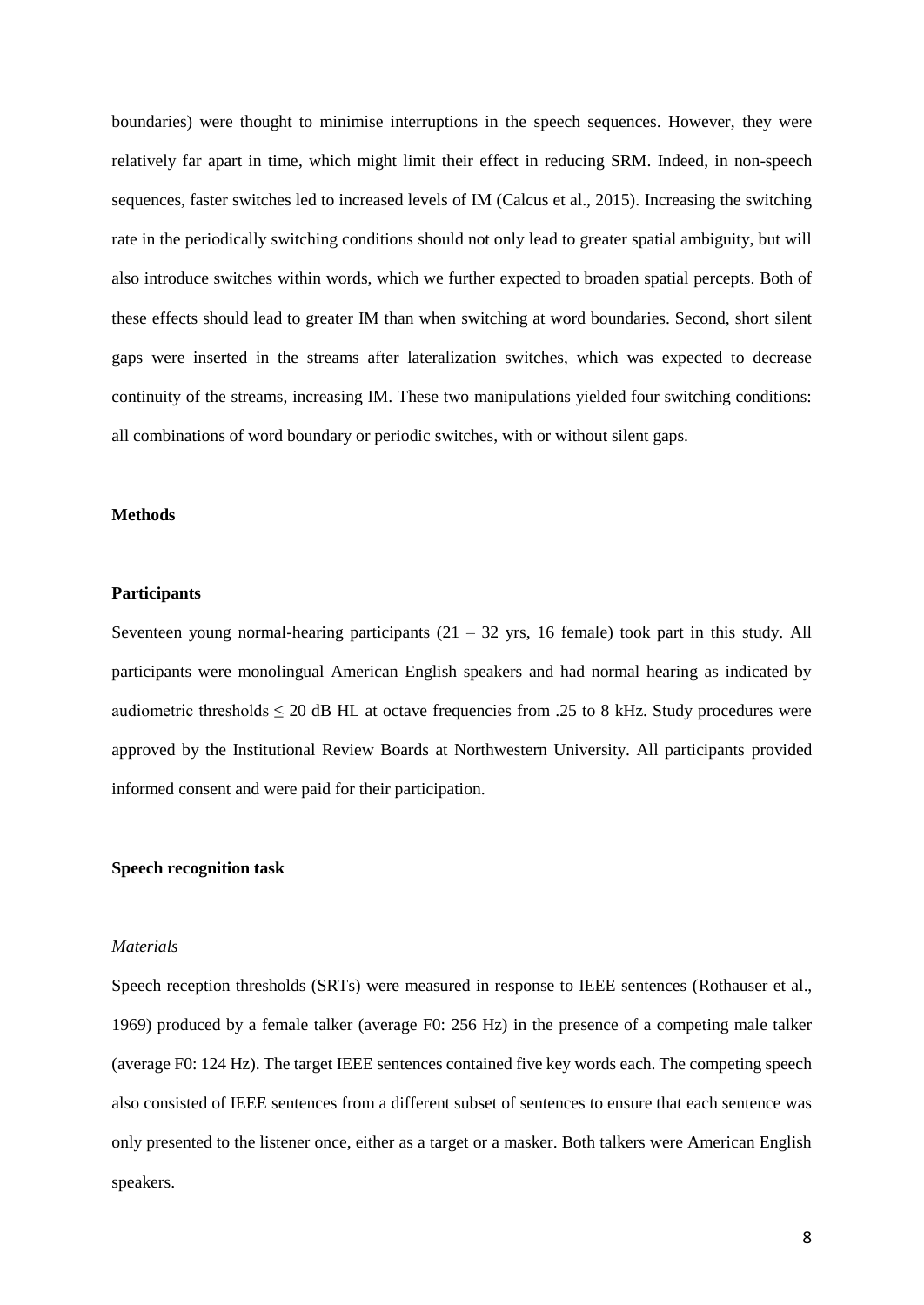The masker was presented for the duration of the target sentence, with the onset of the target and masker aligned. To ensure that the masker was long enough, two IEEE masker sentences were first concatenated and subsequently cut to the duration of the target sentence. SNRs were set by keeping the level of the masker fixed and varying the level of the target. The level of the masker was calibrated to be 65 dB SPL.

#### *Conditions*

In total, seven different conditions were tested. SRTs were measured in diotic (both target and masker in both ears), dichotic (target in one ear, masker in the other ear), and quiet conditions. In addition, four different 'switching' conditions were tested. As illustrated in Figure 1, in the switching conditions, the target and masker were presented dichotically while their lateralisation switched across ears several times throughout a sentence. Switches occurred either at word boundaries (Figure 1A) or periodically every 116 ms, and with or without a brief silent gap (84 ms) inserted following the switch point (Figure 1B and 1C). The rate of switching and duration of the gap were chosen following pilot testing. An example of sentence switching at key word boundaries would be: "The birch / canoe / slid / on the / smooth / planks", where the forward slashes indicate switch points. It should be noted that since the timing of the switches was determined by the structure of the target sentence, switches in the masker sentence did not necessarily occur at word boundaries. In total, there were five switches per sentence, switches occurring on average every 440ms (average switch rate = 2.3 Hz; or 1.93 Hz with silent gaps). For periodic switching, the resulting switch rates were 8.6 Hz (no pauses) or 5 Hz (with gaps). The target and masker sentences were tapered on and off across 5 ms at the switch points to reduce spectral splatter associated with the switches. Auditory examples of the different conditions can be found in the Supplementary Material.

In the dichotic condition, the ear receiving the target was determined randomly and independently for each trial. Performance in dichotic listening conditions is typically very good, indicated by very low SRTs (c.f. Cherry, 1953). Because the SNRs in this experiment were set by varying the level of the target while keeping the level of the masker constant, there is a possibility that audibility of the target rather than the presence of the masker in the opposite ear primarily determined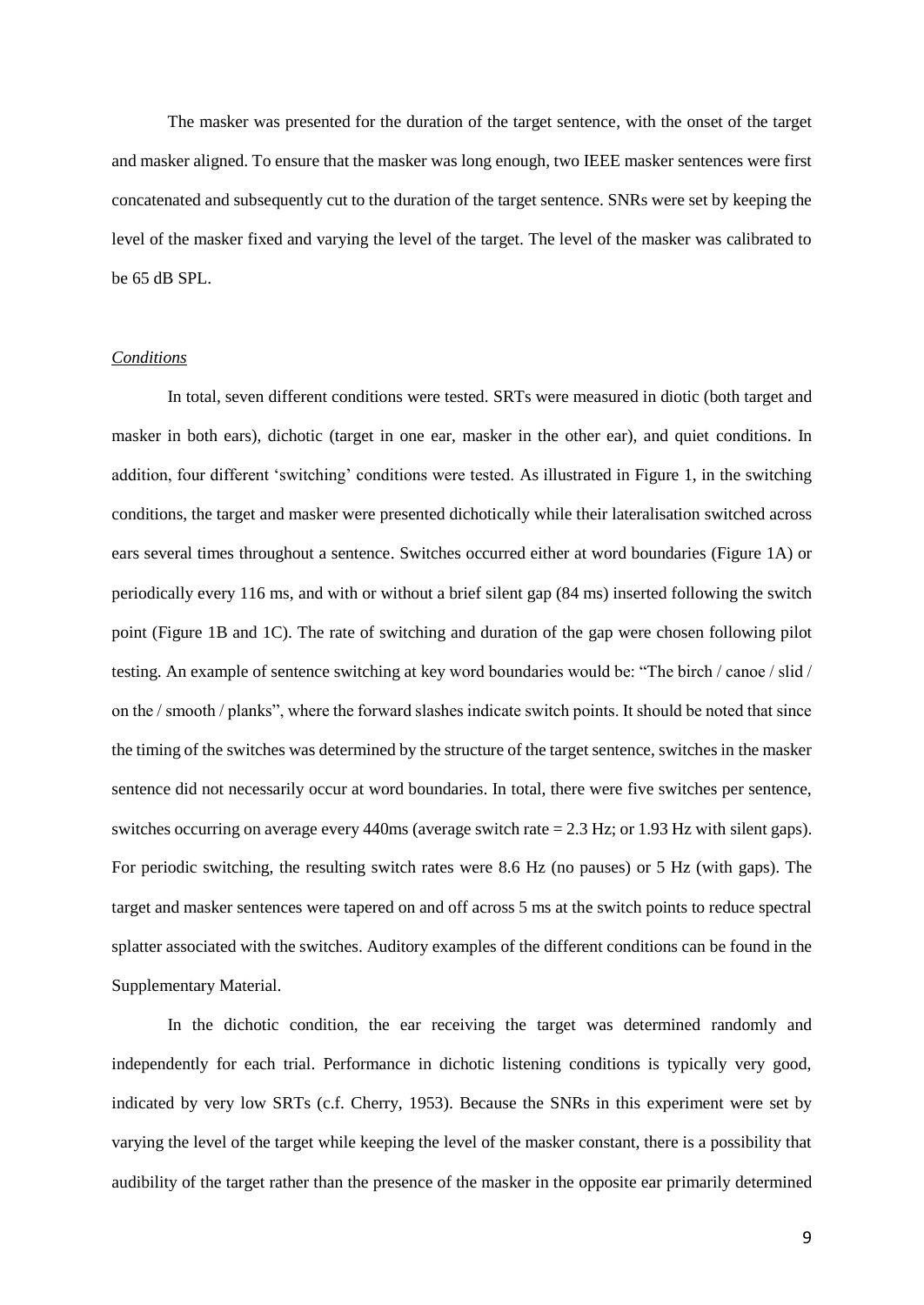the SRTs. To rule out any audibility issues, SRTs were also obtained in quiet. Note that the SRTs - or target levels - in quiet were set in exactly the same way as for the dichotic condition, except that only the target (and not the masker) was presented to the listener; i.e., target sentences were presented monaurally and the ear in which the target was presented varied randomly for every sentence.

#### *Procedure*

Participants were seated in a soundproof booth and listened over ER-2 insert earphones (Etymotic, Elk Grove Village, IL). Stimuli were presented via a digital-to-analog converter (TDT RX6, Tucker-Davis Technologies, Alachua, FL), an attenuator (TDT PA5), and a headphone buffer (TDT HB7).

Participants were asked to repeat the female target sentences, which were composed of five keywords, to the best of their ability while ignoring the competing male talker. The experimenter scored the number of correctly repeated keywords.

The SNR was varied using an adaptive procedure (Plomp and Mimpen, 1979). Pilot data were used to set the SNRs for the first sentence in a block, ranging from -45 to -20 dB SNR for the different conditions (-45 dB SNR in quiet is equivalent to a stimulus level of 20 dB SPL). The first sentence was repeated until at least 3-5 words were correctly repeated, or the SNR reached 25 dB (6 dB increments). The SNR for each subsequent trial was decreased by 2 dB if 3-5 keywords were correctly repeated, or increased by 2 dB if 0-2 keywords were correctly repeated. SRTs were calculated as the average of all reversals for which the step size was 2 dB.

Participants received a brief practice block to familiarize themselves with the task. The practice block consisted of five sentences in the diotic condition, with the SNR for the first trial set to 0 dB. In the experiment proper, each block consisted of 20 sentences. The order of conditions, target lists, and masker lists were all randomized across participants using a Latin Square design. SRTs for all conditions were measured twice. A measurement was repeated, with a different set of target sentences, when fewer than three reversals were obtained or when the standard deviation across the reversals was larger than 4 dB. In addition, a measurement was repeated when the SRTs for the two repetitions of a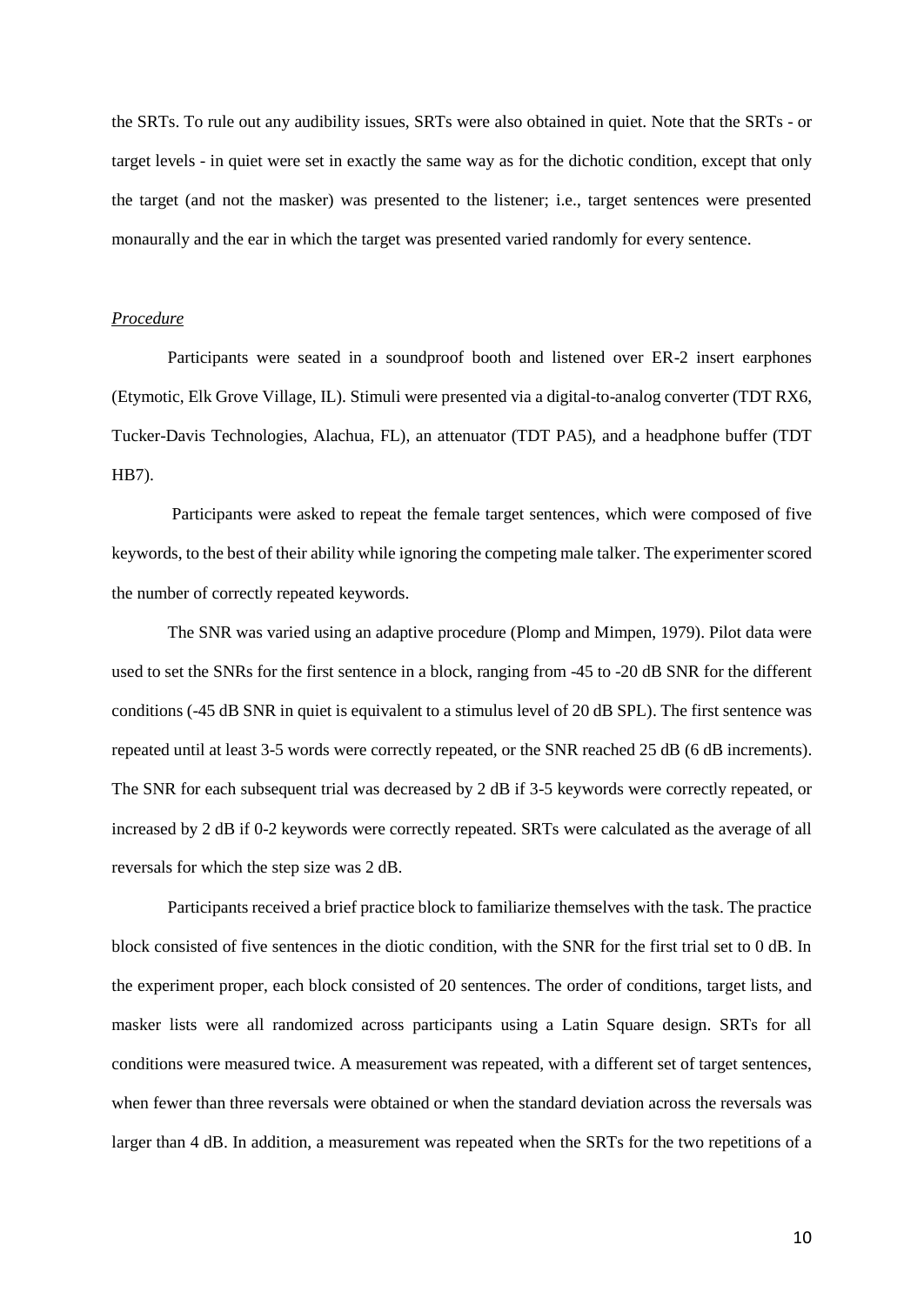condition differed by more than 3 dB, in which case only the two SRTs that were closest in value were included in the data set.

#### **Statistical analyses**

The SRTs were analysed using linear mixed effects models in R (using the *lme()* function from the *nlme* package; R Core Team, 2016; Pinheiro et al., 2016). It is important to note that SRTs were not averaged across blocks, but instead SRTs for the two measurements for each condition were both included in the models. SRTs for one participant could not reliably be collected in the periodic switch condition with silent gaps. The assumptions for linear mixed effects models were met; Q-Q plots indicated that the residuals of all the models were normally distributed. The data set contained no outliers (mean +/- 3 sd). All significant results reported below remained significant after Bonferroni correction.

## **Results**

The SRTs for the seven different conditions (diotic, dichotic, switching at word boundaries or periodically with and without silent gaps, and quiet) are plotted in Figure 2 (means and standard deviations are provided in Table 1).

#### **The effect of switching dichotic speech streams across the ears on SRTs**

To evaluate the informational component of speech-on-speech masking, SRTs were measured when target and masker speech streams were switched across the ears. Peripherally generated masking (EM/MM) can be eliminated by presenting the two streams dichotically. However, this also reduces IM by providing listeners with lateralization cues. We hypothesised that switching the streams across the ears would largely disrupt any spatial release from masking that would otherwise result from simple dichotic presentation, leading to higher (i.e. poorer) SRTs.

To examine the effect of switching the target and masker streams across the ears in general, the SRTs were analysed using a linear mixed effects model with one fixed factor, condition (diotic, dichotic,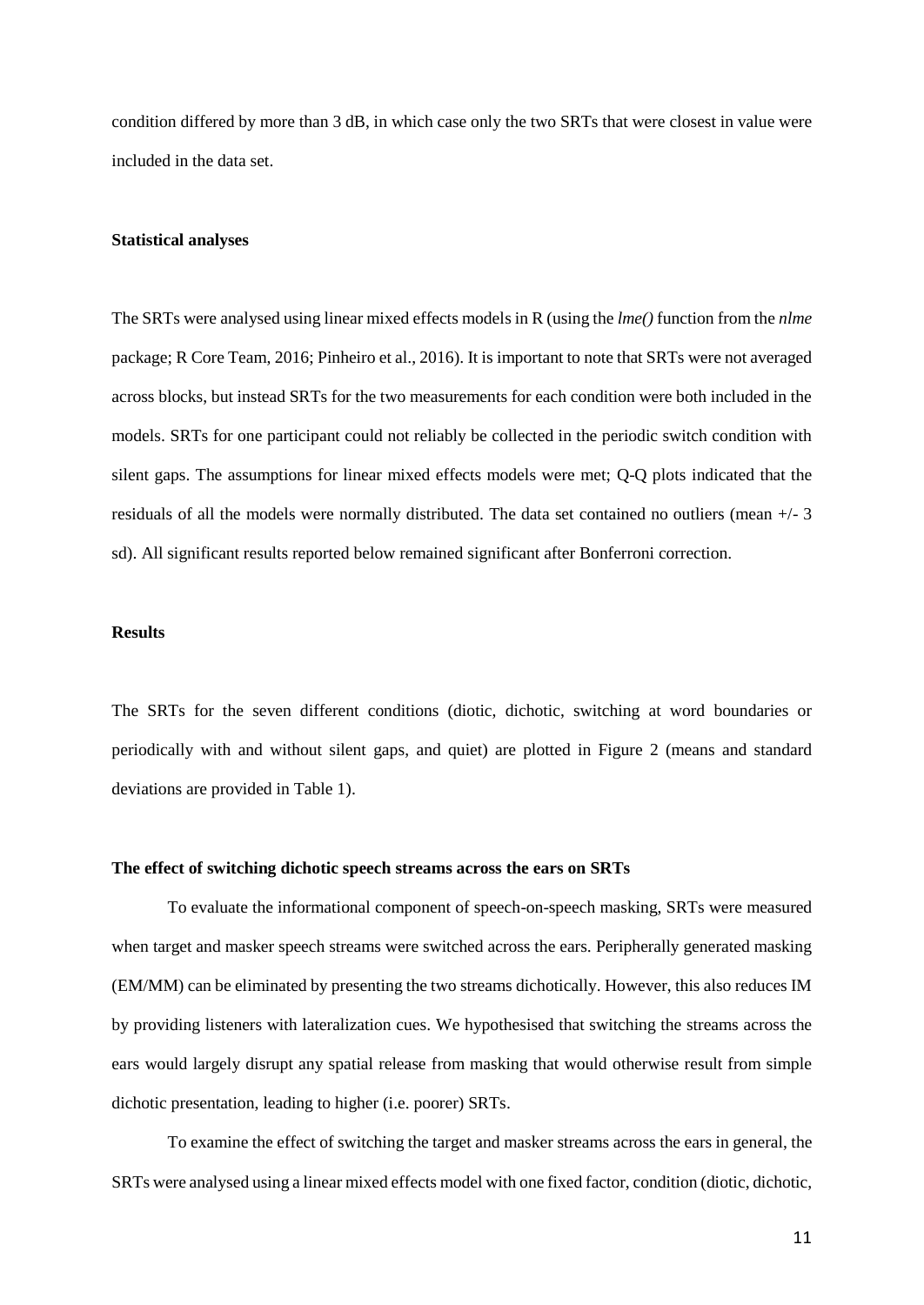switching (collapsed across the four different switching conditions), and quiet), and three random intercepts, listener, target sentence list, and masker sentence lists. Two contrasts were specified to assess the effects of switching (switch vs. dichotic, and switch vs. diotic). In addition, a contrast was specified to examine whether the SRTs in the dichotic condition were driven by audibility (quiet vs. dichotic).

The results, summarized in Table 2, indicate that performance on the speech perception task was significantly poorer when the target and masker were switched across the ears than when the stimuli were presented dichotically, with a mean difference of 5.9 dB ( $p$  <0.001). In addition, performance in the switching condition was better than in the diotic condition, with SRTs on average about 17.2 dB lower when the target and masker were switched across the ears (p <0.001). Furthermore, it is important to note that the SRTs in the dichotic condition were not limited by audibility, with performance in quiet significantly better (by  $6.3$  dB on average) than in the dichotic condition ( $p \le 0.001$ ). Target levels in quiet are provided here in terms of dB SNR (mean: -48.7, sd: 3.3) for easy comparison with the test conditions in noise. In terms of absolute presentation levels, this corresponds to an average SRT of 16.3 dB SPL (range: 10.4 – 22 dB SPL).

## **The effects of different switching conditions on SRTs**

Switching target and masker streams across the ears increases SRTs compared to a simple dichotic presentation, which suggests that the SRM resulting from dichotic presentation is disrupted. It remains unclear, however, to what extent switching rate and the presence of silent gaps (i.e. signal coherence) influence SRTs. We hypothesized that the switching rate in the periodically switching conditions would lead to poorer performance compared to conditions when switches were only introduced at word boundaries (i.e. at a slower rate). Second, we hypothesized that short silent gaps inserted in the streams after lateralization switches would decrease continuity of the streams, resulting in higher (i.e. poorer) SRTs.

The SRTs for the different switching conditions were analysed using a linear mixed effects model to examine whether changes in switching rate (either at word boundaries or periodically) and signal continuity (with or without silent gaps) affected the IM component. The model included three fixed factors: switch rate (word boundary, periodic), gap (with, without), and the interaction term. The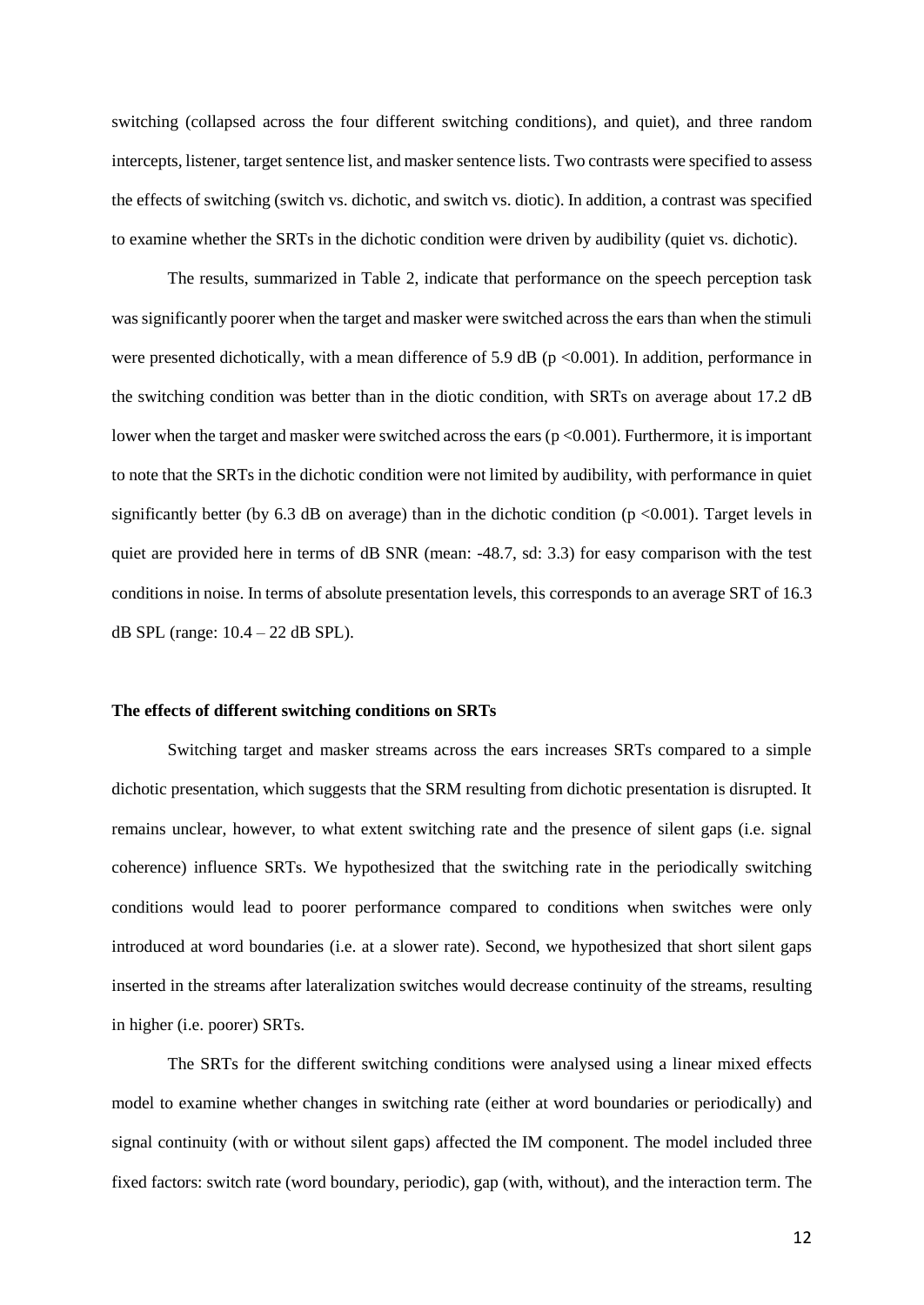model also included two random intercepts: listener and target list. Model comparisons based on the Akaike Information Criterion (AIC; Akaike, 1974) indicated that adding masker sentence list as a random factor did not improve the model fit.

The results, summarized in Table 3, indicate a main effect of switch rate, with poorer performance (by about 8.8 dB) when switches occurred periodically compared to when they occurred at word boundaries (p <0.001). Similarly, there was a significant (albeit more modest) main effect of gap: SRTs were on average 2.3 dB lower (i.e., better) when silent gaps were present compared to when they were not ( $p \le 0.001$ ). There was no significant interaction between the presence of a gap and switch rate ( $p = 0.2$ ). However, contrary to our initial expectations that silent gaps would interfere with the coherence of the target stream, thereby increasing IM, these results show that introducing gaps (both after word boundary switches and after periodic switches) made performance better.

## **Periodic switches without silent gaps may be most effective at inducing IM**

These results suggest that the periodic switch condition without silent gaps may be most effective at inducing IM in speech-on-speech masking despite dichotic presentation, given that performance is poorest in this condition. To examine the extent to which this method could isolate the informational component of speech-on-speech masking, a follow-up linear mixed effects model was evaluated. The model treated condition (periodic switch without gaps, diotic, dichotic) as a fixed factor and included two random factors (intercept), listener and target sentence list. Model comparisons indicated that adding a random intercept for sentence list did not improve the model fit. Two contrasts were specified to assess the effects of the switching condition (switch vs. dichotic, and switch vs. diotic).

The results (see Table 4) indicate that performance in the periodic switching condition (no gaps) was significantly poorer, by about 12.2 dB, than performance in the dichotic condition (p <0.001). In addition, SRTs were lower (i.e., better) than in the diotic condition (11.1 dB on average,  $p \le 0.001$ ). The general pattern of results is similar to that found when switches were introduced at word boundaries in the sense that performance on the switching condition falls in between that for the diotic and dichotic conditions (see Table 5 for additional analyses). However, the magnitudes of the effect were different. When switches occurred periodically, SRTs were closer to the diotic condition (differing by 12.2 dB in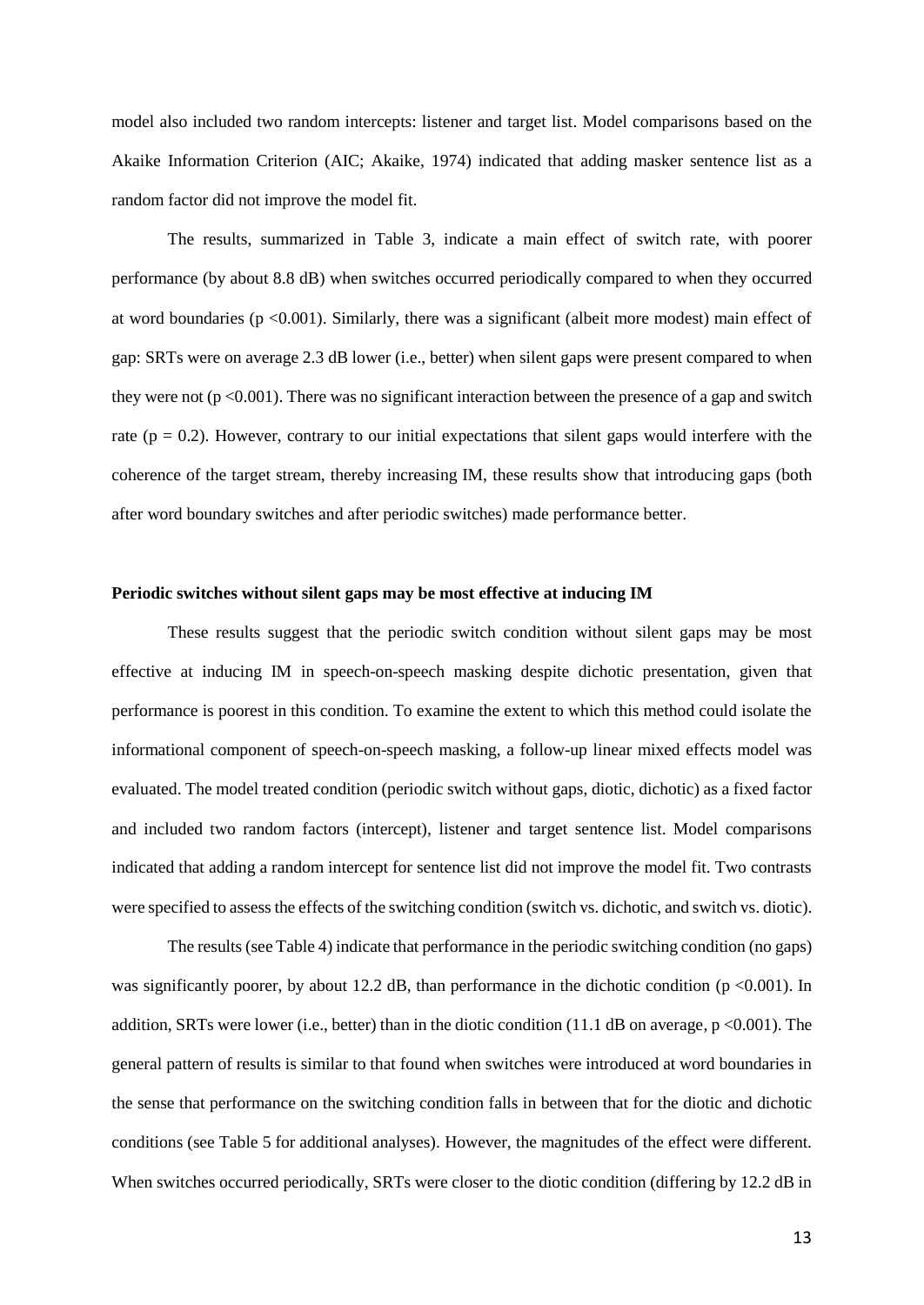the periodic switch condition compared to 20.8 dB in the word boundary switch condition). SRTs were further from the dichotic condition in the periodic switch condition (11.1 dB) compared to the word boundary switch condition (2.5 dB). Overall, these results suggest that switching rate may be the most important variable in reducing IM: faster switch rates may produce more ambiguous spatial percepts, causing greater reduction in SRM.

#### **Discussion**

When a target speech stream and competing distractor speech stream are presented dichotically, in opposite ears, any perceptual interference of the distractor on the target must be due to IM, not EM/MM; however, because ordinary dichotic stimulation leads the two streams to be perceived as coming from distinct locations, it also eliminates most IM. The present study aimed to evaluate the effect of introducing spatial ambiguity into dichotically presented competing speech using an earswitching paradigm. Previous research using (discrete) pure and complex tones showed that rapidly alternating the lateralization of dichotically presented target and masker streams did not cause SRM from IM, even though instantaneously, there are lateralization cues inherent in the stimuli (Calcus et al., 2015). For these simple tone sequences, switching lateralized streams at a slow rate of only 1 Hz lead to performance comparable to when the streams were presented diotically. Not only does this result suggest that dichotic switching reduces SRM by producing spatially ambiguous percepts, it suggests that in these experiments, the perceptual interference in the diotic presentation was essentially all IM, with little or no contribution of EM/MM. Here, we implemented the switching paradigm using (continuous) speech sentences. Our main result suggests that, whereas the switching paradigm preserves more IM than a traditional non-switching dichotic condition, it does not elicit performance comparable to the diotic condition, even at the most rapid switching rate tested.

At first glance, these results appear to contradict the findings of Calcus et al. (2015) because performance in the switching speech-on-speech condition is always better than in the diotic condition. The main explanation for this discrepancy most likely lies in the nature of the material used. Indeed, thanks to a protected region surrounding the target, there was very little EM/MM in the diotic condition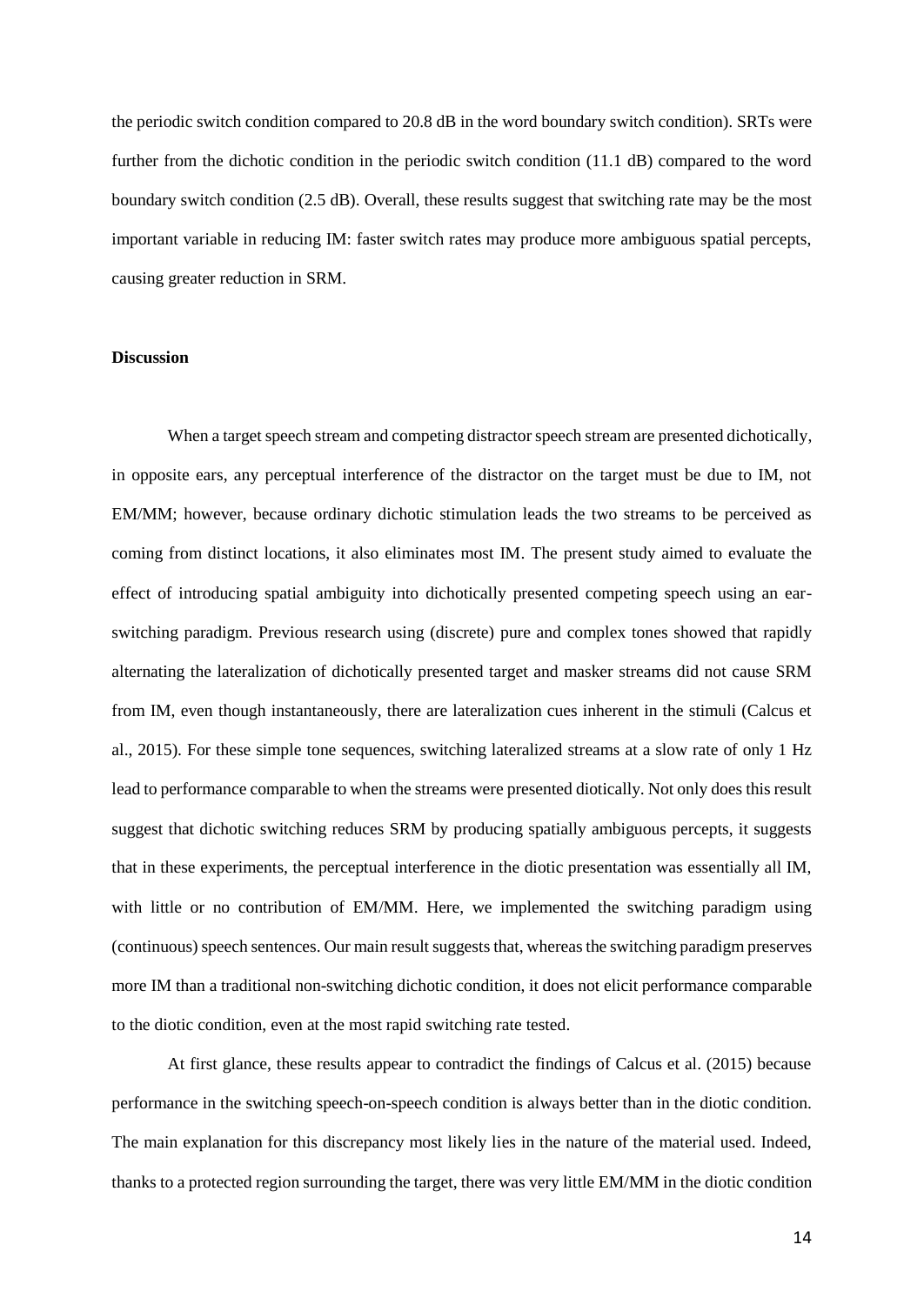of Calcus et al. (2015) for both pure and complex tones. This was not the case for speech-on-speech material used here, where the diotic condition elicited both EM/MM and IM. This combination of interference might lead to poorer performance in the diotic conditions for the speech-on-speech conditions tested here compared to the nonspeech stimuli previously tested (Calcus et al., 2015), hence leading to a larger discrepancy when comparing performance in the diotic to the switching condition. Additionally, the speech signal not only carries meaning but is also a continuous signal; the discrete tones constituting the tonal sequences used previously are separated in time. Spectro-temporal coherence of an auditory target is known to improve its detection and identification in complex auditory scenes (Shamma, Elhilali & Micheyl, 2011). The continuous nature of the speech signal increases the coherence of the auditory target, which reduces effects of the interfering speech masker, even when gaps disrupt the continuity of the speech signal. Another factor limiting the impact of the masker on the listeners' performance is the gender difference between the target and maskers used here; differences in talker gender reduce IM to the point that spatial separation between the talkers has a modest impact (Brungart, 2001). The possibility that switching has a smaller impact when target and maskers are more coherent and perceptually distinct in other perceptual dimensions could be tested in tonal sequences by decreasing the inter-stimulus interval between targets, increasing the frequency separation between target and maskers, and/or introducing timbre differences that differentiate the target from maskers.

The condition that had the greatest IM combined periodic interruptions of the sentences *without* gaps. Indeed, we observed a small but significant improvement in performance when sentence interruptions (both periodic and at word boundaries) were followed by short silent gaps. This finding does not fit our prediction that gaps would reduce target stream coherence and increase IM. This effect is likely due to the fact that the gaps decreased the switch rate and caused both the target and masker streams to be less spatially ambiguous. As a result of these changes, each individual segment of the target stream and the masker stream (between the imposed gaps) might have had more distinct spatial positions, leading to stronger SRM and limiting the deleterious effect of the switches on lateralization. However, if the decrease in switching rate was the main factor contributing to the performance improvement in the presence of silent gaps, we might expect that a larger decrease (as observed in the periodically switching sequences) would lead to a greater benefit from the gaps. This was not the case,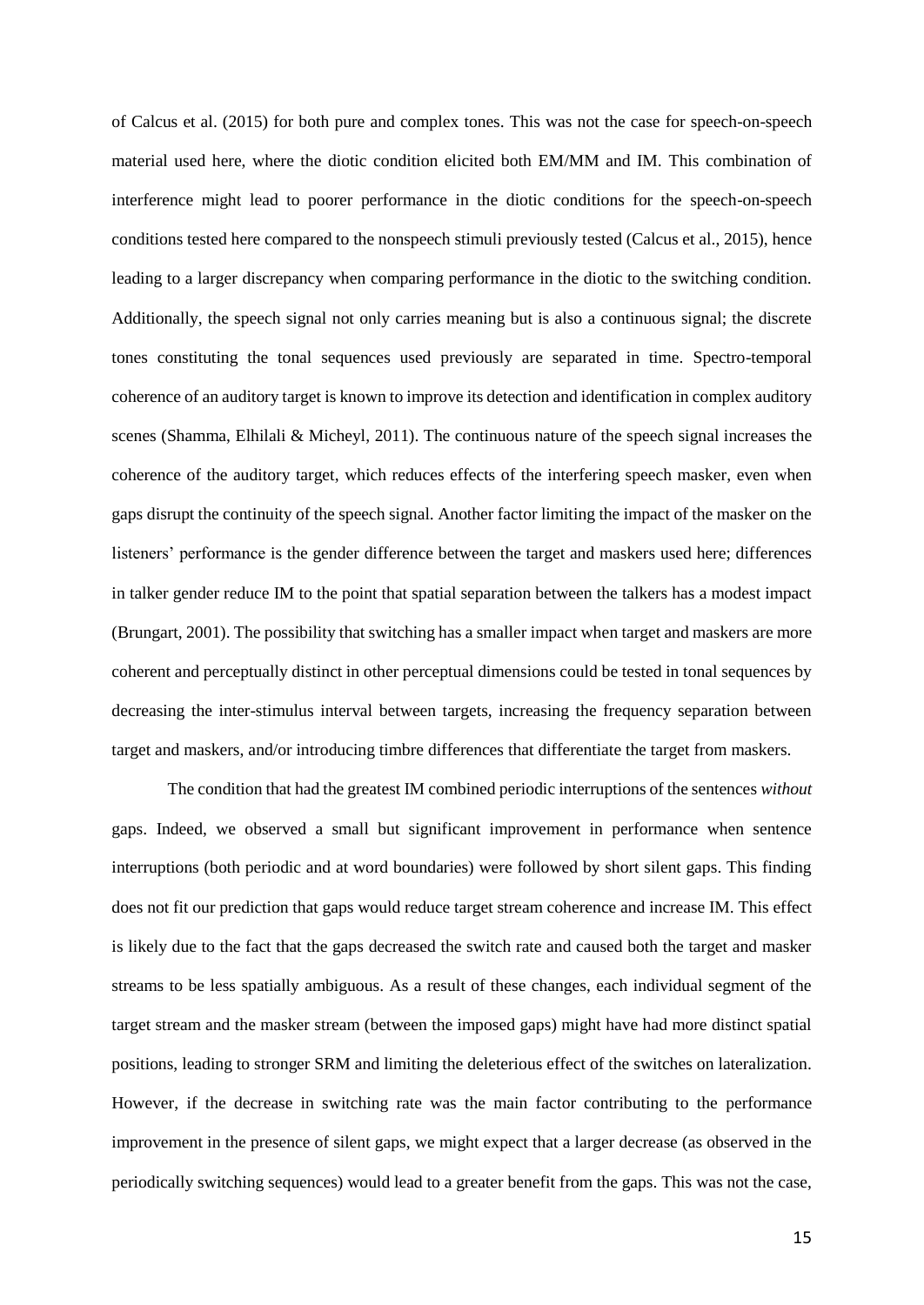as we did not observe a significant interaction between switching rate and gaps. Alternatively, this improvement in performance when there were silent gaps between words could also arise because the gaps allowed listeners longer processing time, ultimately leading to modest but significant benefits in speech intelligibility (Best et al., 2015; Gygi & Shafiro, 2014). Further studies are warranted to disentangle the respective contributions of switching rate and processing time on the effect of the presence of gaps in different switching conditions. Regardless, the gaps enhanced SRM; therefore, in order to preserve significant amounts of masking, it is best to avoid gaps between the switches in lateralization.

Both switching periodically and at word boundaries led to a significant increase in SRTs compared to the dichotic condition, indicating that they could both be used to evaluate the contribution of IM to speech-on-speech situations. However, the effect size was much larger in the periodically switching condition. Even though switching at word boundaries might be more ecologically valid, periodic switching may be the most effective way to preserve IM in dichotic speech-on-speech conditions. Perhaps the most likely explanation for the poorer performance when switching periodically rather than at word boundaries lies in the fact that the switch rates are simply more rapid in the periodic conditions than in the word boundary conditions. For word boundary switches the average switch rate was 2.3 Hz (no gaps) or 1.93 Hz (with gaps), while for periodic switching the switch rates were 8.6 Hz (no gaps) or 5 Hz (with gaps). Faster switch rates likely lead to more ambiguous and/or broader spatial percepts, thereby preserving IM.

Another possible explanation for the poorer performance when switching periodically is the short loss of information at  $+/-$  5ms around the time of the interruption (i.e., the duration of the ramp used to prevent spectral splatter), which might jeopardize lexical access of target keywords. To examine the effect of tapering, we ran a short follow-up experiment comparing SRTs in diotic and dichotic conditions (i.e., without switching) with and without tapering the streams every 116 ms (8.6 Hz). There was no significant effect of tapering in the diotic and the dichotic conditions (all  $p_s \geq 0.4$ ). Therefore, the impact of the periodic switching cannot be explained solely by the loss of information due to tapering the signal on and off across 5 ms at the edges of the switch times. Further studies are needed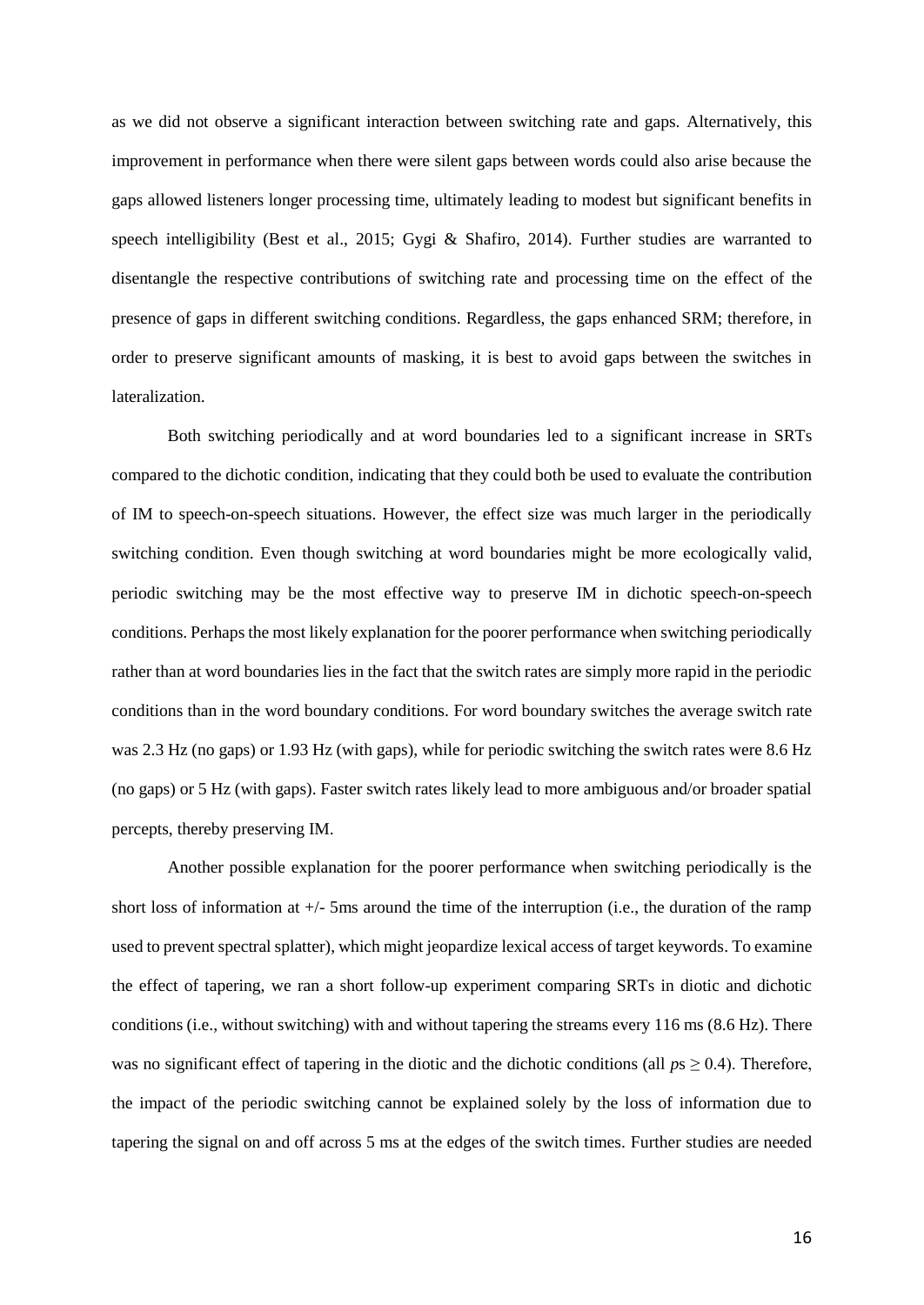to determine whether the nature of the switching conditions (i.e., at word boundary or periodically) might contribute to the differences observed between the two switching rates tested here.

A third hypothesis is that listeners may have perceived a coherent auditory stream despite the changes in lateralization. Words bind automatically due to low-level, spectro-temporal cues, whereas binding across word boundaries requires higher-level predictability, based on cues such as location, pitch or even meaning (e.g., Kidd et al., 2013, 2014). Spatial percepts are formed by combining spatial cues across all sound elements that are bound together (e.g., see Best et al., 2007). When spatial switching occurs within a word, the perceived location of that word will be less precise and more diffuse than when the spatial cues in the entire word are consistent, thus reducing the efficacy of SRM.

What is the nature of the difficulty induced by the "switching"? Using tonal sequences, rapidly switching target and masker streams (~1 Hz) was thought to prevent listeners from accessing the spatial cues inherent to dichotic listening, hence avoiding spatial masking release. This was not the case when target and maskers switched slowly (~0.4 Hz). Specifically, listeners likely tried to spatially track the target across the changes in lateralization, which was easier to perform when switching was slower. This difficulty is thought to be related to a phenomenon of "switching sluggishness" of the auditory system (Calcus et al., 2015), based upon the phenomenon of binaural sluggishness (Grantham & Wightman, 1978). Here, using speech material, periodically switching sequences (~8.6 Hz) did limit access to spatial information when compared to a dichotic condition, but not to the extent of avoiding SRM like a diotic condition would, even though the switching rate was significantly faster than with the nonspeech material. Yet by increasing uncertainty regarding the target characteristics and increasing spatial similarity between target and masker, both of which contribute to IM (Durlach et al., 2003), the switching paradigm still preserves more IM than the non-switching dichotic condition. Moreover, periodically switching target and masker streams does successfully eliminate spectral overlap between simultaneous streams at the peripheral level while minimizing degradation of the auditory stimuli. Further studies are warranted to determine where the "switching sluggishness" comes from, be it from the binaural auditory system (e.g., Culling & Mansell, 2013) or from a higher cognitive level (e.g., Koch, Lawo, Fels, & Vorländer, 2011).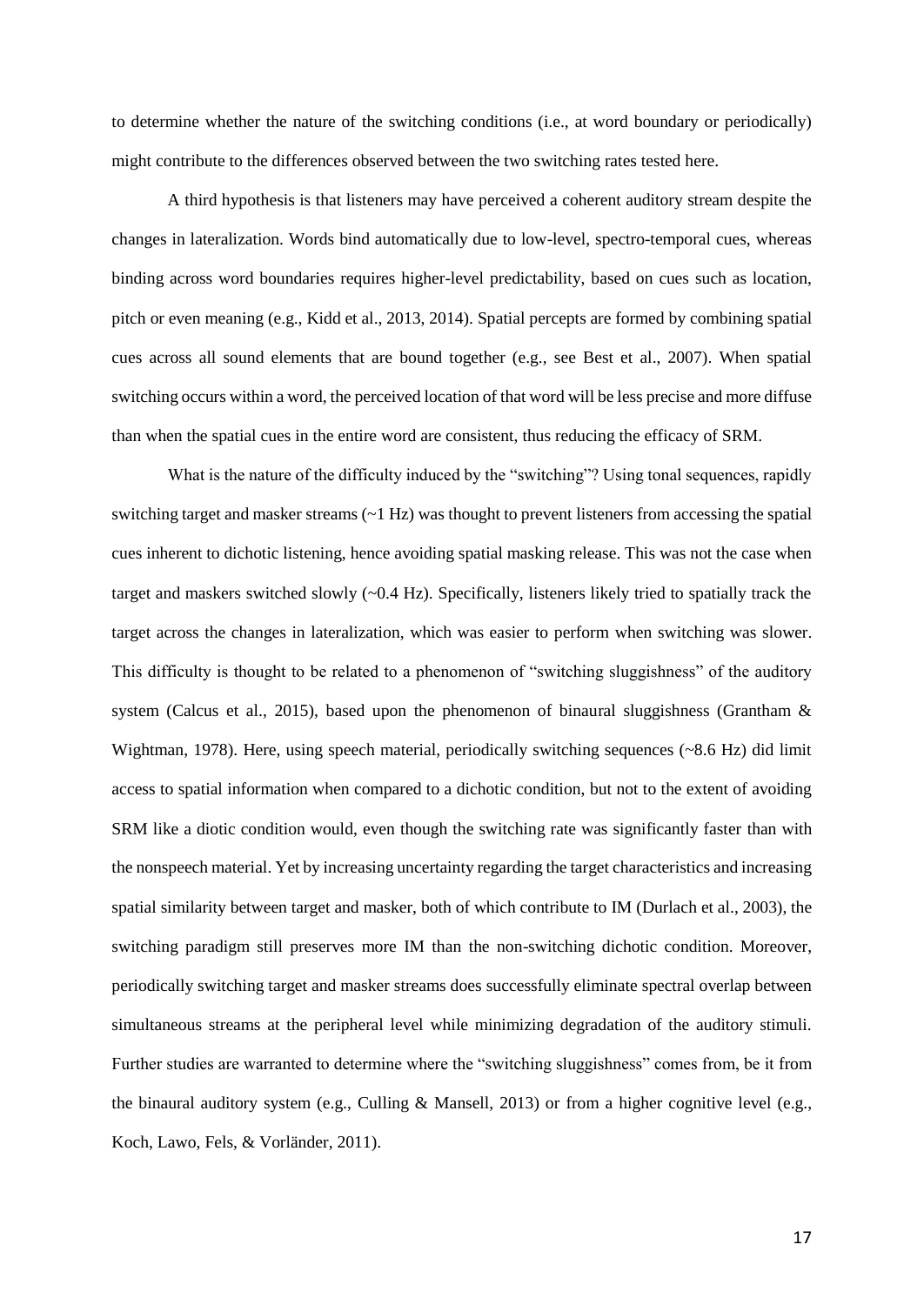In everyday listening situations, understanding a speaker of interest amongst interfering speakers is challenging for most listeners, even those who have normal audiometric thresholds (Ruggles, Bharadwaj, & Shinn-Cunningham, 2011). Crucially, certain populations might be particularly affected by the contribution of IM to speech-on-speech listening situations, for example children (who have immature linguistic knowledge) or older adults (whose diminished cognitive resources and reduced lexical inhibition may make it difficult to focus on and process the target speech).

With regard to children, because frequency selectivity is fully mature in the first year of life (e.g., Eggermont et al., 1996), central interference is thought to account for most of the children's difficulty encountered in noisy backgrounds. This is consistent with later observations of larger effects of IM in children aged 4 to 16 years than in adults (Wightman & Kistler, 2005). This difficulty might stem from immature stream segregation mechanisms, which have been shown to develop over time (Sussman et al., 2007). Given the crucial role of attention on streaming of auditory objects (Woods & McDermott, 2015), and the existing evidence that speed and efficiency of attention allocation develop beyond the age of 12 years (Gomes, Duff, Barnhardt, Barrett, & Ritter, 2007), further research is needed to explore developmental effects of auditory attention and stream segregation on speech-on-speech performance in children, and their interplay in adults.

In the case of older adults, cognitive impairment might account for a significant proportion of the speech-on-speech difficulties (Füllgrabe, Moore, & Stone, 2015). Consistent with this possibility, specific difficulties in situations maximising IM compared to situations maximising EM/MM have been reported in normal-hearing older adults (Schoof & Rosen, 2014). This may be related to older adults' reduced lexical inhibition (Dey & Sommers, 2015; Robert & Mathey, 2007), where competing information would be expected to interfere to a larger extent. However, other studies failed to report an effect of age on speech-on-speech performance, despite observing that some older adults had particular difficulties in such situations (Agus, Akeroyd, Gatehouse, & Warden, 2009). Further research is required to shed light on the precise nature of the speech perception difficulties typically experienced by older adults.

To reconcile disparate findings and advance management options, isolating the contribution of IM to difficulties perceiving speech-on-speech is necessary to better specify the nature of the difficulties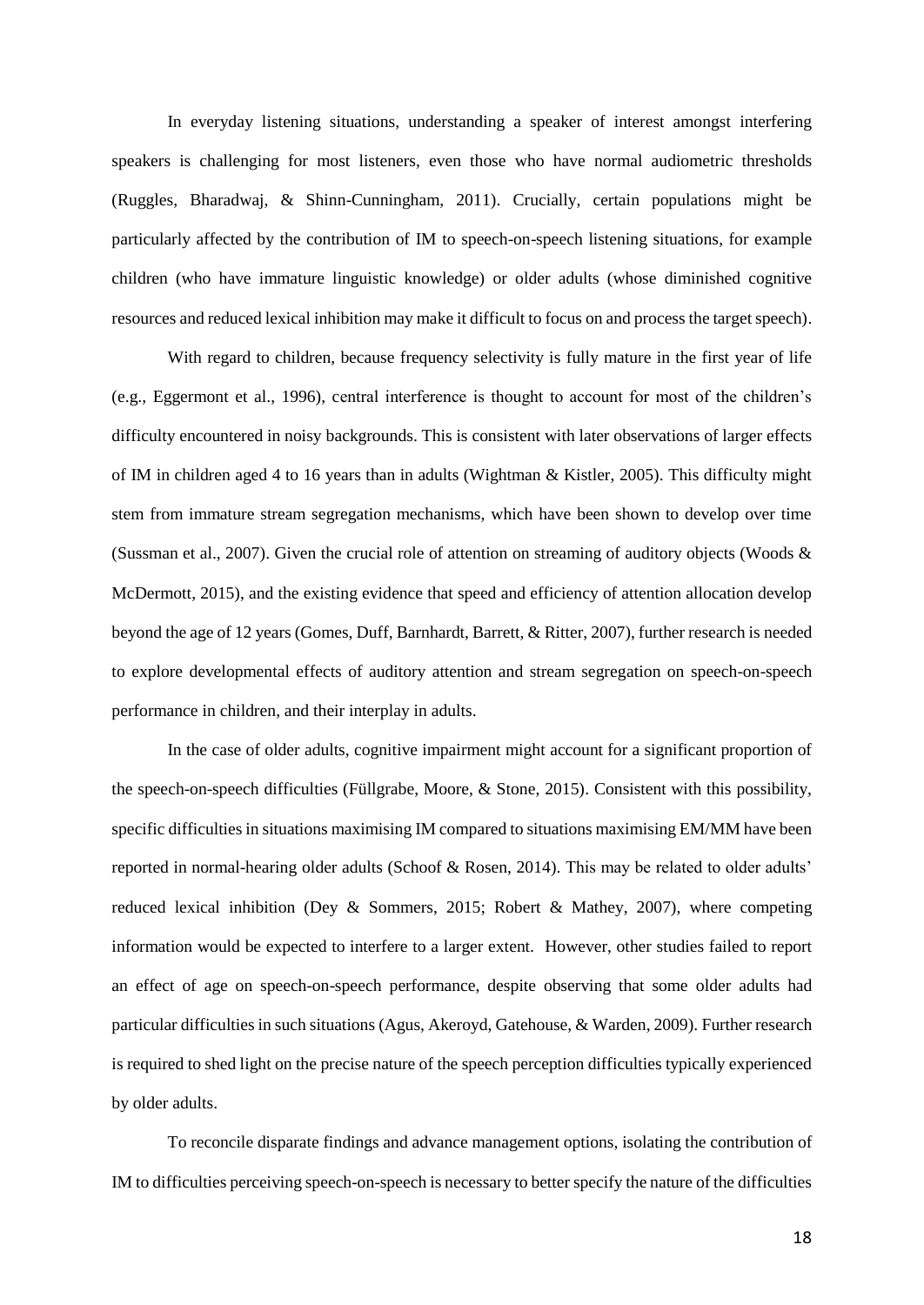encountered by many listeners in noisy backgrounds. The technique reported here, consisting of periodic switching of speech streams, successfully preserves IM despite dichotic presentation, while eliminating spectral overlap at the peripheral level. Therefore, this paradigm provides a useful measure of IM in noisy environments that can be readily extended to translational research.

## **Acknowledgments**

The authors would like to thank Rachel Ellinger and Andrea Cunningham for their help with data collection. This work was supported by NIH R01 DC 60014 grant awarded to Pamela Souza, and an iCARE ITN (FP7-607139) European fellowship to Axelle Calcus.

## **Figure legends**

Figure 1: Illustration of the main experiment conditions. A: Switching at word boundaries; B: Periodic switching; C: Periodic switching with silent gaps. For each condition, the upper panel represents the right ear channel, the lower panel represents the left ear channel.

Figure 2: Speech reception thresholds (in dB) in response to a female talker in the presence of a male talker are plotted in diotic, dichotic, switching, and quiet conditions. Results are plotted for four different switching conditions: switches were either introduced periodically or at word boundaries, and with or without gaps inserted at each switch point.

#### **References**

Akaike, H. (1974). A new look at the statistical model identification. *IEEE Transactions on Automatic Control*, 19 (6), 716–723.

Arbogast, T., Mason, C., & Kidd, G. (2002). The effect of spatial separation on informational and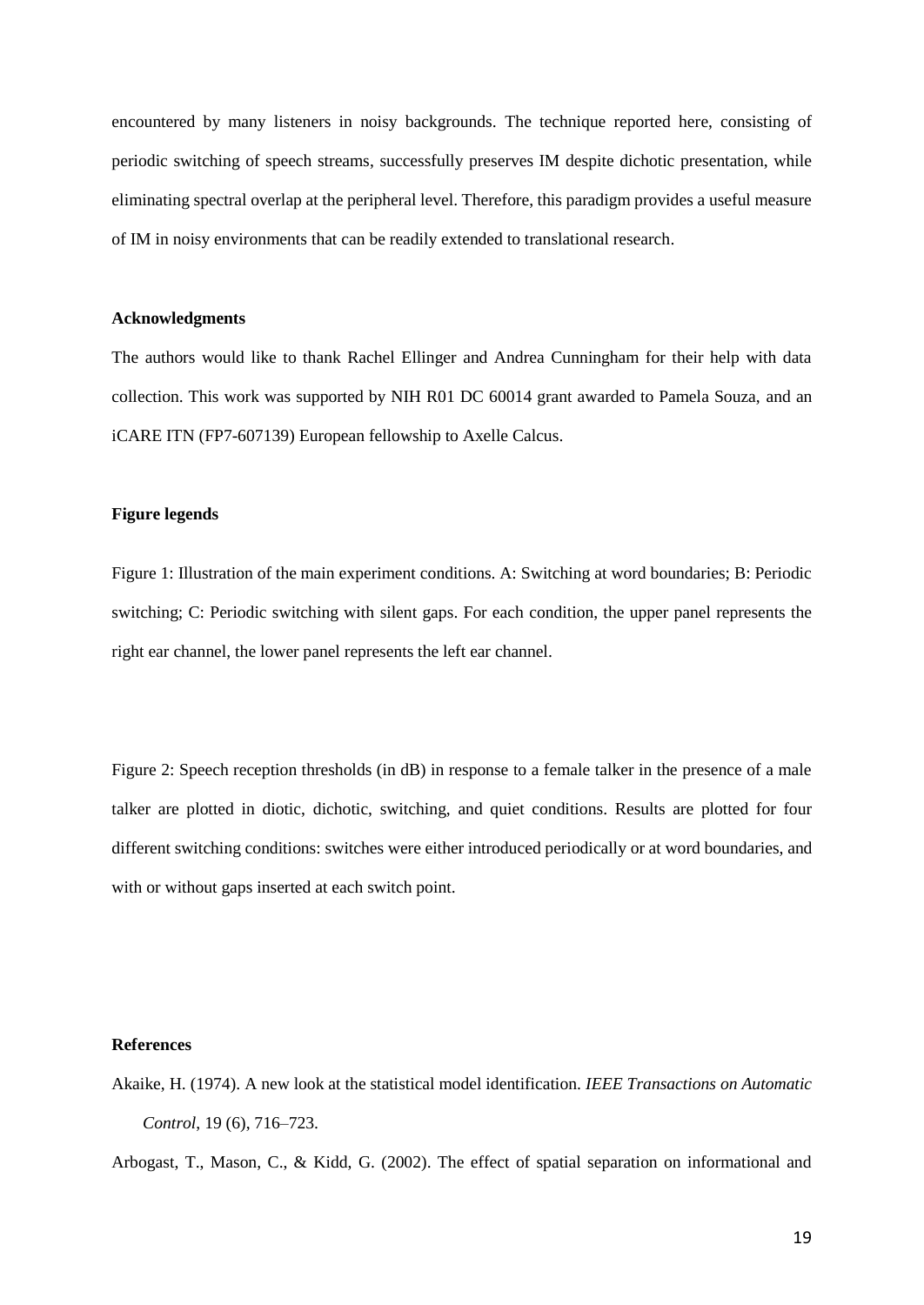energetic masking of speech. *J. Acoust. Soc. America*, *112*(5), 2086–2098.

- Agus, T., Akeroyd, M., Gatehouse, S., & Warden, D. (2009). Informational masking in young and elderly listeners for speech masked by simultaneous speech and noise. J. Acoust. Soc. America, 126(4), 1926–1940.
- Best, V., Gallun, F., Carlile, S., & Shinn-Cunningham, B. (2007). Binaural interference and auditory grouping. *J. Acoust. Soc. America*, *121*(2), 1070-1076.
- Best, V., Mason, C. R., Swaminathan, J., et al. (2015). Does providing more processing time improve speech intelligibility in hearing-impaired listeners? Presented at the Proceedings of the Meetings on Acoustics.
- Bolia, R.S., Nelson, W.T., Ericson, M.A., and Simpson, B.D. (2000). A speech corpus for multitalker communications research. *J. Acoust. Soc. America,* 107, 1065–1066.
- Bronkhorst, A. (2000). The cocktail-party phenomenon: A review of research on speech intelligbility in multiple-talker conditions. *Acta Acustica, 86*, 117-128.
- Brungart, D. S. (2001). Informational and energetic masking effects in the perception of two simultaneous talkers. *J. Acoust. Soc. America*, *109*(3), 1101–1109.
- Brungart, D. S., Simpson, B. D., Ericson, M. A., & Scott, K. R. (2001). Informational and energetic masking effects in the perception of multiple simultaneous talkers. *Jasa*, *110*(5), 2527–12.
- Calcus, A., Agus, T., Kolinsky, R., and Colin, C. (2015). Isolating informational masking in both pure and complex tone sequences. *Ear and Hearing*, *36*(3), 330–337.
- Cherry, C. (1953). Some experiments on the recognition of speech, with one and with two ears. *J. Acoust. Soc. America,25*(5), 975-979*.*
- Culling J. & Mansell, E. (2013). Speech intelligibibility among modulated and spatially distributed noise sources. *J. Acoust. Soc. America, 133*(4), 2254–2261.
- Day, A. & Sommers, M. (2015). Age-related differences in inhibitory control predict audiovisual speech perception. *Psychol Aging. 30*(3), 634-46.
- Durlach, N. I., Mason, C. R., Shinn-Cunningham, B. G., Arbogast, T. L., Colburn, H. S., & Kidd, G. (2003). Informational masking: Counteracting the effects of stimulus uncertainty by decreasing target-masker similarity, *J. Acoust. Soc. America, 114*(1), 368–379.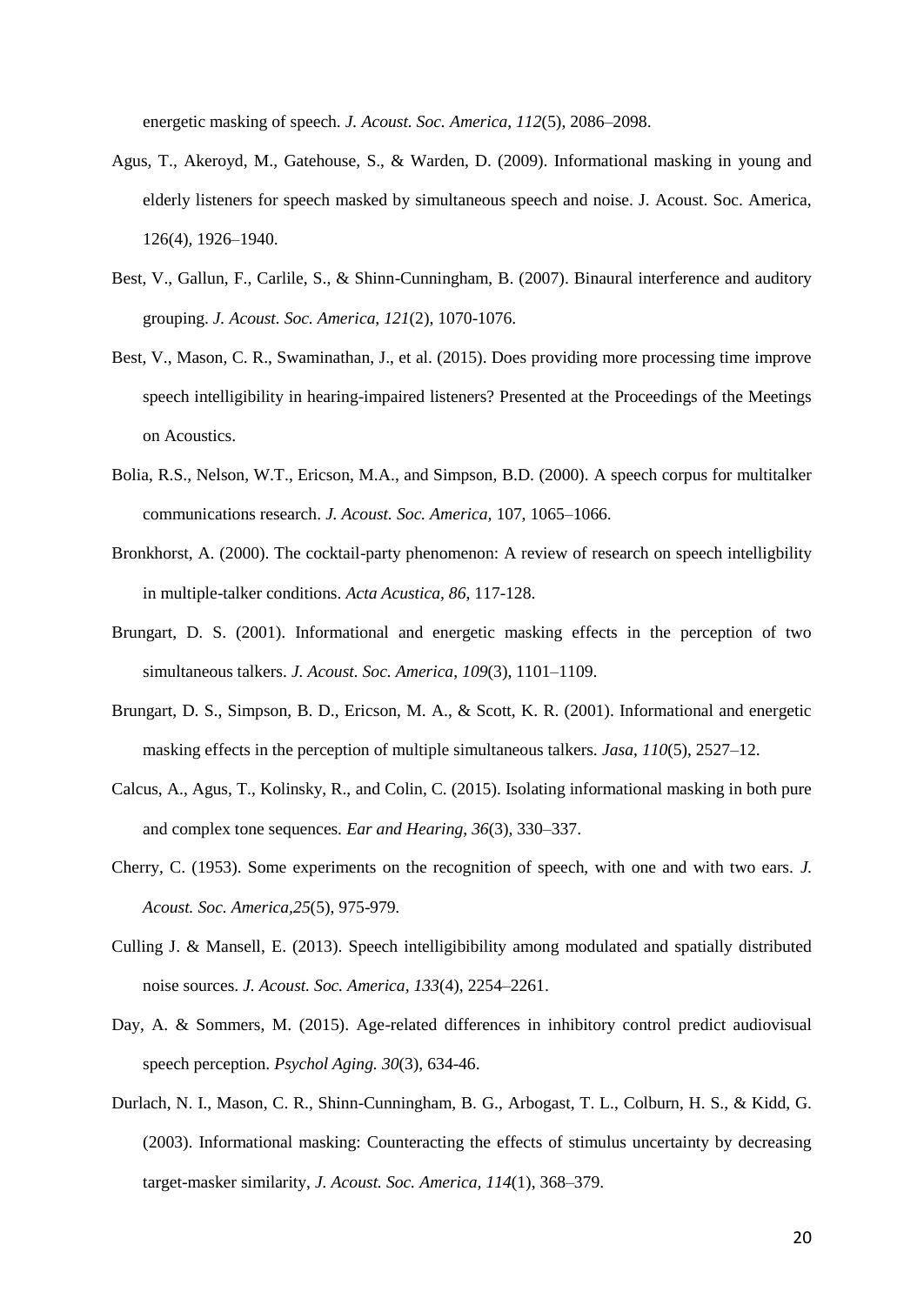- Eggermont, J., Brown, D., Ponton, C., & Kimberley, B. (1996). Comparison of distortion product otoacoustic emission (DPOAE) and auditory brain stem response (ABR) traveling wave delay measurements suggests frequency-specific synapse maturation. Ear & Hearing, 17, 386-394.
- Freyman, R., Helfer, K., McCall, D., Clifton, R. (1999). The role of perceived spatial separation in the unmasking of speech. *J. Acoust. Soc. Am. 106*(6), 3578-3588.
- Grantham, D., & Wightman, F. (1978). Detectability of varying inter-aural temporal differences. *J. Acoust. Soc. Am. 63*, 511-523.
- Gomes, H., Duff, M., Barnhardt, J., Barrett, S. & Ritter, W. (2007). Development of auditory selective attention: Event-related potential measures of channel selection and target detection. Psychophysiology, 44(5), 711-727.
- Jorgensen, S., Ewert, S. D., & Dau, T. (2013). A multi-resolution envelope-power based model for speech intelligibility. *J Acoust Soc Am, 134*(1), 436-446. doi:10.1121/1.4807563
- Gygi, B., & Shafiro, V. (2014). Spatial and temporal modifications of multitalker speech can improve speech perception in older adults. *Hearing Research*, *310*(c), 76–86.
- Kidd, G., Jr, Mason, C. R., & Best, V. (2014). The role of syntax in maintaining the integrity of streams of speech. *J. Acoust. Soc. America*, *135*(2), 766–777.
- Kidd, G., Jr, Mason, C. R., & Deliwala, P. S. (1994). Reducing informational masking by sound segregation. *J. Acoust. Soc. America*, *95*(6), 3475–3480.
- Kidd, G., Mason, C. R., Streeter, T., Thompson, E. R., Best, V., & Wakefield, G. H. (2013). Perceiving sequential dependencies in auditory streams, *134*(2), 1215.
- Koch, I., Lawo, V., Fels, J., & Vorländer, M. (2011). Switching in the Cocktail Party: Exploring Intentional Control of Auditory Selective Attention. Journal of Experimental Psychology: Human Perception and Performance, 307(4), 1140-1147.
- Kwon, B. J., & Turner, C. W. (2001). Consonant identification under maskers with sinusoidal modulation: Masking release or modulation interference? *Journal of the Acoustical Society of America, 110*(2), 1130-1140.
- Moore, B. (2012). Frequency selectivity, masking and the critical band. In Moore, B.C.J., *An*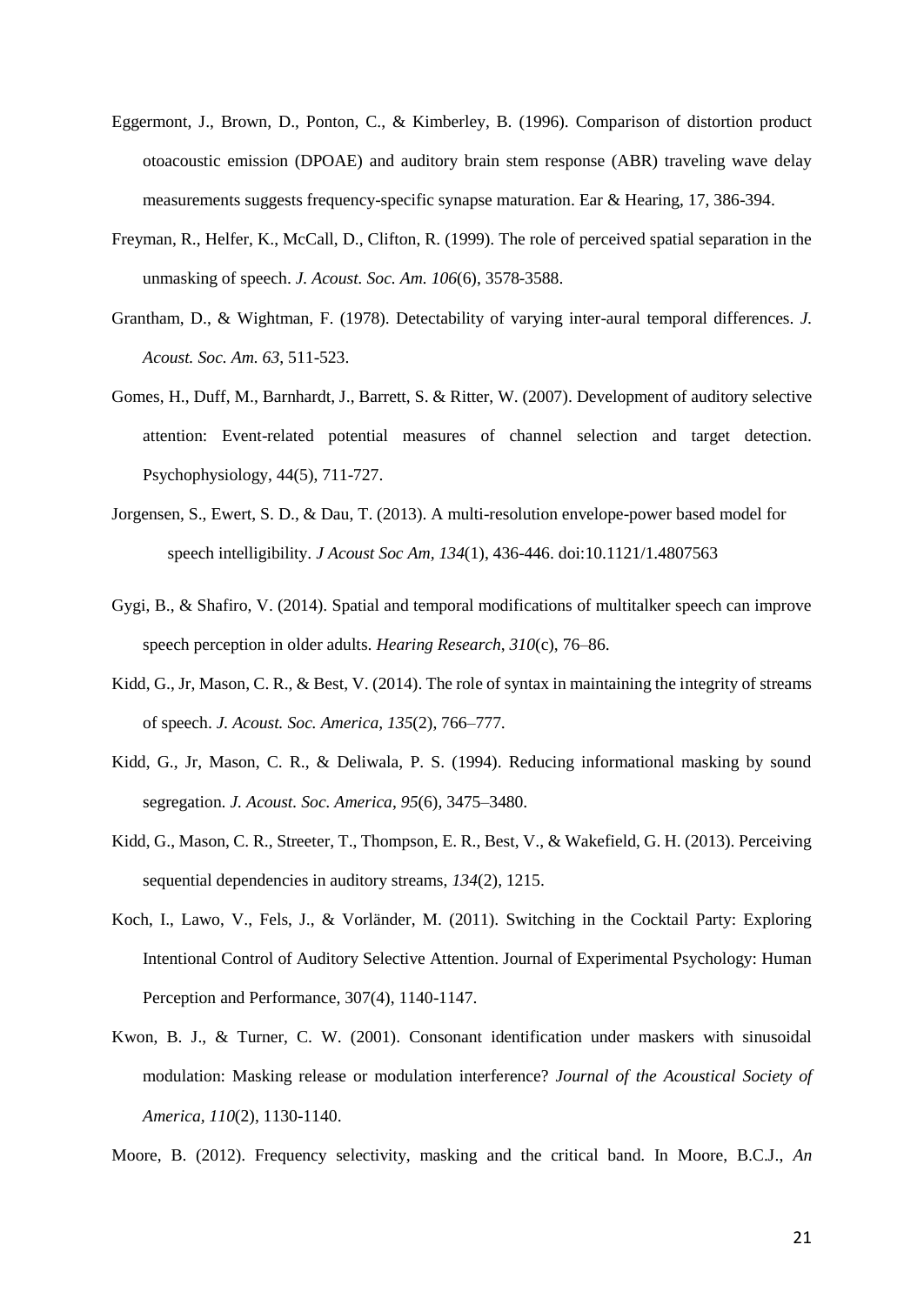*Introduction to the Psychology of Hearing* (6<sup>th</sup> ed., pp. 67-101). Bingley, UK: BRILL.

- Neff, D. L., & Green, D. M. (1987). Masking produced by spectral uncertainty with multicomponent maskers. *Perception & Psychophysics*, *41*(5), 409–415.
- Neff, D. L., Dethlefs, T. M., & Jesteadt, W. (1993). Informational masking for multicomponent maskers with spectral gaps. *J. Acoust. Soc. America*, *94*(6), 3112–3126.
- Pinheiro, J., Bates, D., DebRoy, S., Sarkar, D., and R Core Team (2016). *nlme: Linear and nonlinear mixed effects models*. R package version 3.1-127, URL: http://CRAN.R-project.org/package=nlme
- Plomp, R., and Mimpen, A. (1979). Improving the reliability of testing the speech reception threshold for sentences. *Audiology* 18, 43–52.
- Pollack, I. (1975). Auditory informational masking. *J. Acoust. Soc. Am*. *57(suppl. 1)*, S5.
- R Core Team (2016). *R: A language and environment for statistical computing*. R version 3.3.0. R Foundation for Statistical Computing, Vienna, Austria. URL: www.R-project.org
- Robert, C. & Mathey, S. (2007). Aging and lexical inhibition: the effect of orthographic neighborhood frequency in young and older adults. *J Gerontol B Psychol Sci Soc*, *62*(6),340-342.
- Rosen, S. (1992). Temporal Information in Speech: Acoustic, Auditory and Linguistic Aspects. *Philosophical Transactions: Biological Sciences*, *336*(1278), 367–373.
- Rosen, S., Souza, P., Ekelund, C., & Majeed, A. A. (2013). Listening to speech in a background of other talkers: Effects of talker number and noise vocoding, *J. Acoust. Soc. America, 133*(4), 2431–2443.
- Rothauser, E. H., Chapman, N. D., Guttman, N., Nordby, K. S., Silbiger, H. R., Urbanek, G. E., et al. (1969). IEEE recommended practice for speech quality measurements. *IEEE Trans. Audio Electroacoust*. 17, 225–246.
- Ruggles, D., Bharadwaj, H. & Shinn-Cunningham (2011). Normal hearing is not enough to guarantee robust encoding of suprathreshold features important in everyday communication. *Proceedings of the National Academy of Science, 103*(37), 15516-15521.
- Schubotz, W., Brand, T. Kollmeier, B., & Ewert, S. (2016). Monaural speech intelligibility and detection in maskers with varying amounts of spectro-temporal speech features. *J. Acoust. Soc. Am. 140*(1), 524-540.

Shamma, S. A., Elhilali, M., & Micheyl, C. (2011). Temporal coherence and attention in auditory scene